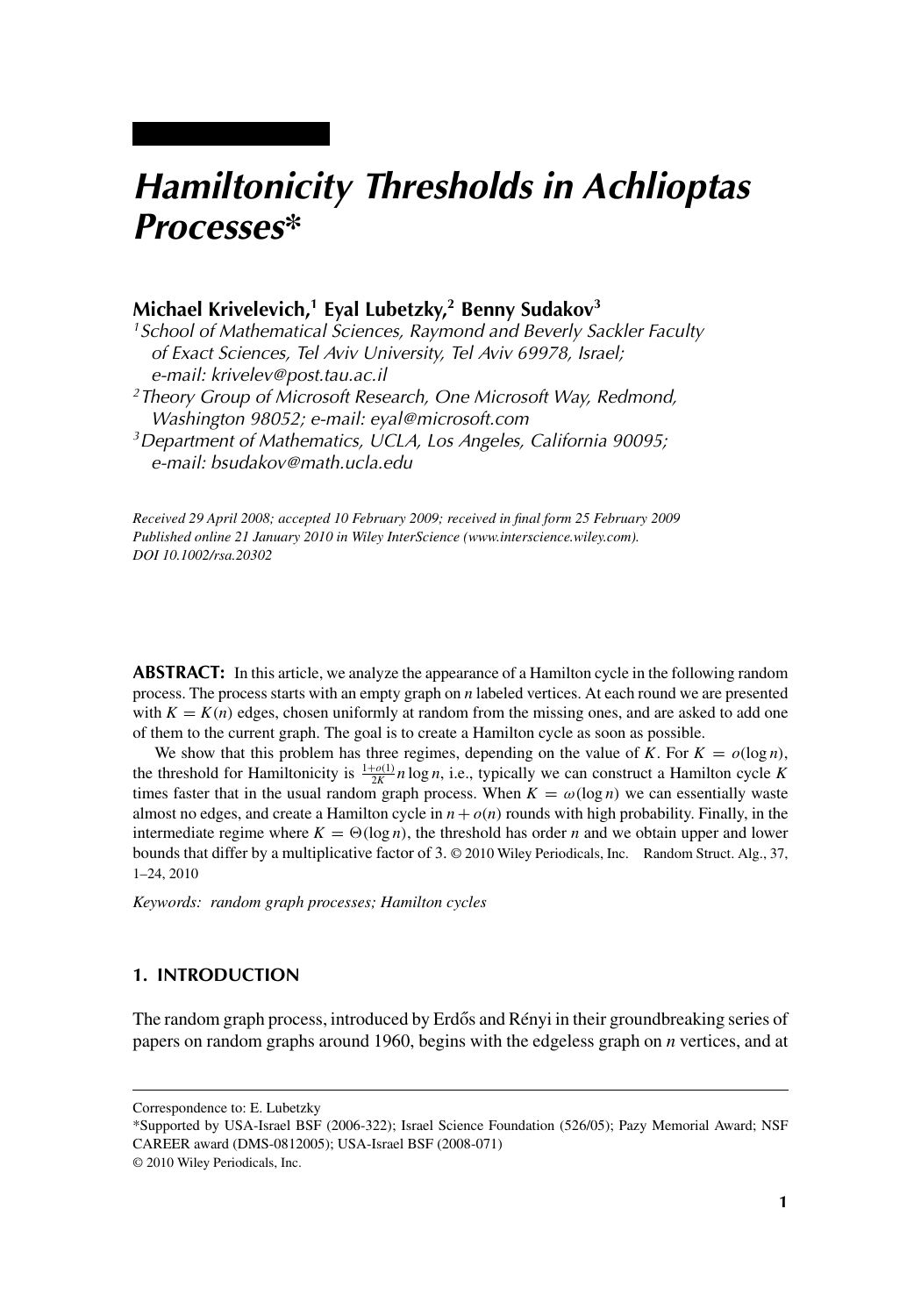each point adds a single new edge to the current graph. Each new edge is chosen uniformly and independently out of all missing edges. Clearly, one may "freeze" the random graph process at a given time-point  $t = t(n) \in \{0, \ldots, {n \choose 2}\}$ , yielding a random graph distributed as the the well-known Erdős-Rényi random graph  $\mathcal{G}(n,m)$ , which is in turn similar to the binomial random graph  $\mathcal{G}(n, p)$  with  $p = m / \binom{n}{2}$ . These two latter models are defined as follows:  $\mathcal{G}(n, p)$  is a random graph on *n* (labeled) vertices, where every edge appears with probability  $p$ , independently of the other edges, whereas  $\mathcal{G}(n, m)$  is a graph uniformly chosen out of all graphs with *n* vertices and *m* edges. For more information on these models and the correspondence between them see, e.g., [10, 19].

An important advantage in investigating the random graph process, rather than the two models  $\mathcal{G}(n, p)$  and  $\mathcal{G}(n, m)$ , is that it allows a higher resolution analysis of the appearance of monotone graph properties (a graph property is a set of graphs closed under isomorphism; it is monotone if it is also closed under the addition of edges).

A well-known example of this sort is the following hitting time result of Bollobás and Thomason [14] (see also [10], Chapter 7): the edge that touches the last isolated vertex in the random graph process is typically also the one that makes the graph connected. There are many additional examples for hitting-time results which link natural monotone properties to the minimal degree of the random graph process (cf., e.g.,  $[1, 4, 11, 13, 15]$ , for such results on the appearance of disjoint Hamilton cycles, perfect matchings and the value of the isoperimetric constant).

The aforementioned examples indicate that the main obstacle for the appearance of many natural graph properties is "reaching" the last low-degree vertices. It is therefore natural to ask how the thresholds for these properties change if we modify the random graph process so that we can somehow bypass this obstacle. The following model that achieves this was proposed by Achlioptas, inspired by the celebrated "power of two choices" result of [3]: at each step, we are presented with  $K > 1$  different edges, chosen uniformly and independently out of all missing edges, and are required to add one of them to our graph. In this version of the process (which generalizes the Erdős-Rényi graph process), one can attempt to either accelerate the appearance of monotone graph properties, or delay them, by applying an appropriate online algorithm. It is important to stress that the process as described above is online in nature: the algorithm is denied an ability to see any future edges at the current round and is forced to make its choice based only on the edges seen so far.

Quite a few papers have thereafter attempted to settle the many open problems that arise in the above model. These include determining the minimum number of rounds required to ensure the emergence of a giant component, the longest period one may delay its appearance by, delaying the appearance of certain fixed subgraphs and so on (see, e.g., [5, 8, 9, 17, 22, 29]).

In this work, we analyze the optimal thresholds in the Achlioptas process for the appearance of a Hamilton cycle, a fundamental and thoroughly studied property in random graphs (see, e.g., [10] Chapter 8 for further information). We consider only the problem of accelerating the appearance of the Hamilton cycle, since the problem of avoiding it is rather simple. Indeed, this latter task can be achieved by isolating one fixed vertex. To obtain some immediate bounds for this problem, recall the well-known fact that the threshold for Hamiltonicity in the random graph  $\mathcal{G}(n, m)$  is at  $m = (1 + o(1))\frac{1}{2}n \log n$  (to be precise, the threshold is at  $m = \frac{1}{2} (\log n + \log \log n \pm \omega(1))n$ , where the  $\omega(\tilde{1})$ -term tends to  $\infty$  slower than  $\log \log n$ ). Therefore, when presented with *K* uniformly chosen edges at each round, the minimum number of rounds required for Hamiltonicity is typically between  $\frac{1+o(1)}{2K}n \log n$ and  $\frac{1+o(1)}{2}n \log n$  (the upper bound is obtained by always selecting the first edge out of the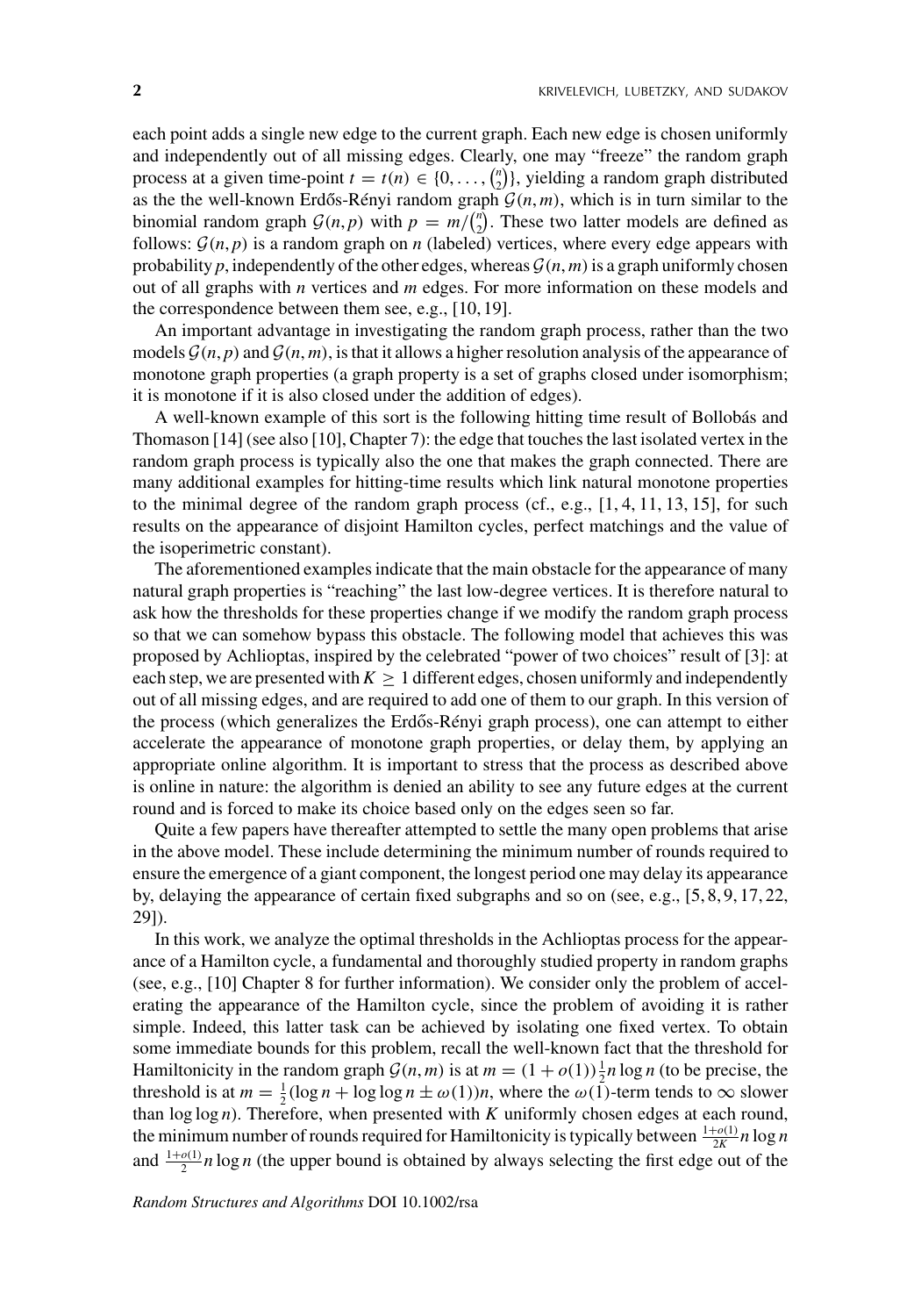given *K*, whereas the lower bound is obtained by collecting all *K* edges witnessed). Clearly, for  $K \geq \frac{1}{2} \log n$ , the above lower bound can be replaced by the trivial lower bound of *n*, as the Hamilton itself consists of *n* edges.

Our results show that one can indeed construct a Hamilton cycle much faster than in the standard graph process (the above trivial upper bound), essentially matching the two lower bounds mentioned earlier. To formulate this statement precisely, we consider three regimes for the possible values of *K*, and study the optimal threshold for Hamiltonicity in each of them.

In the first regime, consisting of the sub-logarithmic values of *K*, we show that the above mentioned lower bound of  $\frac{1+o(1)}{2K}n \log n$  is tight. That is, for every  $K = o(\log n)$ , there is an online algorithm that constructs a Hamilton cycle roughly using the same amount of time it would take for one to appear when collecting all *K* edges of every round. Putting it differently, for such values of *K* the threshold for Hamiltonicity is asymptotically *K* times lower than that of the standard random graph process:

**Theorem 1.1.** *Let*  $K \geq 2$  *satisfy*  $K = o(\log n)$ *, and consider the Achlioptas process where K uniformly chosen new edges are presented at each round. Then the minimum asymptotical number of rounds needed for Hamiltonicity is whp*  $\frac{1+o(1)}{2K}n\log n$ *.* 

In the second regime, consisting of the super-logarithmic values of  $K$  (that is,  $K =$  $\omega(\log n)$ , we show that  $n + o(n)$  rounds suffice for constructing a Hamilton cycle. In other words, for such values of *K* it is possible to achieve Hamiltonicity essentially without waste (the selected edges of almost all rounds participate in the Hamilton cycle):

**Theorem 1.2.** *Let* K satisfy  $K = \omega(\log n)$ , and consider the Achlioptas process where K *uniformly chosen new edges are presented at each round. Then the minimum asymptotical number of rounds needed for Hamiltonicity is whp*  $n + o(n)$ *.* 

In the intermediate regime, where *K* has order log *n*, the methods we used in order to prove Theorems 1.1 and 1.2 show that the threshold for Hamiltonicity has order *n*, and we obtain lower bounds and upper bounds that differ by a multiplicative factor of 3. This is incorporated in the following theorem.

**Theorem 1.3.** *Consider the Achlioptas process where K uniformly chosen new edges are presented at each round, and*  $K \to \infty$  *with n. Then*  $\tau_H$ *, the minimum number of rounds needed for Hamiltonicity, is at least*  $(1+o(1))(1+\frac{\log n}{2K})n$  and at most  $(1+o(1))\left(3+\frac{\log n}{K}\right)n$ *whp.* In particular, if  $K = \gamma \log n$  for some fixed  $\gamma > 0$ , then  $1 + \frac{1}{2\gamma} + o(1) \leq \frac{R_H}{n} \leq$  $3 + \frac{1}{\gamma} + o(1)$  *whp.* 

Note that Theorems 1.1,1.2 and 1.3 imply a certain discontinuity in the behavior of the ratio between the threshold for Hamiltonicity in the standard random graph process and the corresponding threshold in the Achlioptas process. Indeed, Theorem 1.1 asserts that whenever  $K = o(\log n)$ , this ratio is asymptotically *K*, whereas Theorem 1.2 implies that for  $K = \omega(\log n)$  this ratio is roughly  $\frac{1}{2} \log n$ . However, for  $K = \frac{1}{2} \log n$  for instance, where one might expect this ratio to be roughly  $\frac{1}{2} \log n$ , Theorem 1.3 shows that it is in fact roughly between  $\frac{1}{10} \log n$  and  $\frac{1}{4} \log n$ .

The rest of this article is organized as follows. Sections 2, 3, and 4 contain the proofs of Theorem 1.1 (sub-logarithmic regime), Theorem 1.2 (super-logarithmic regime) and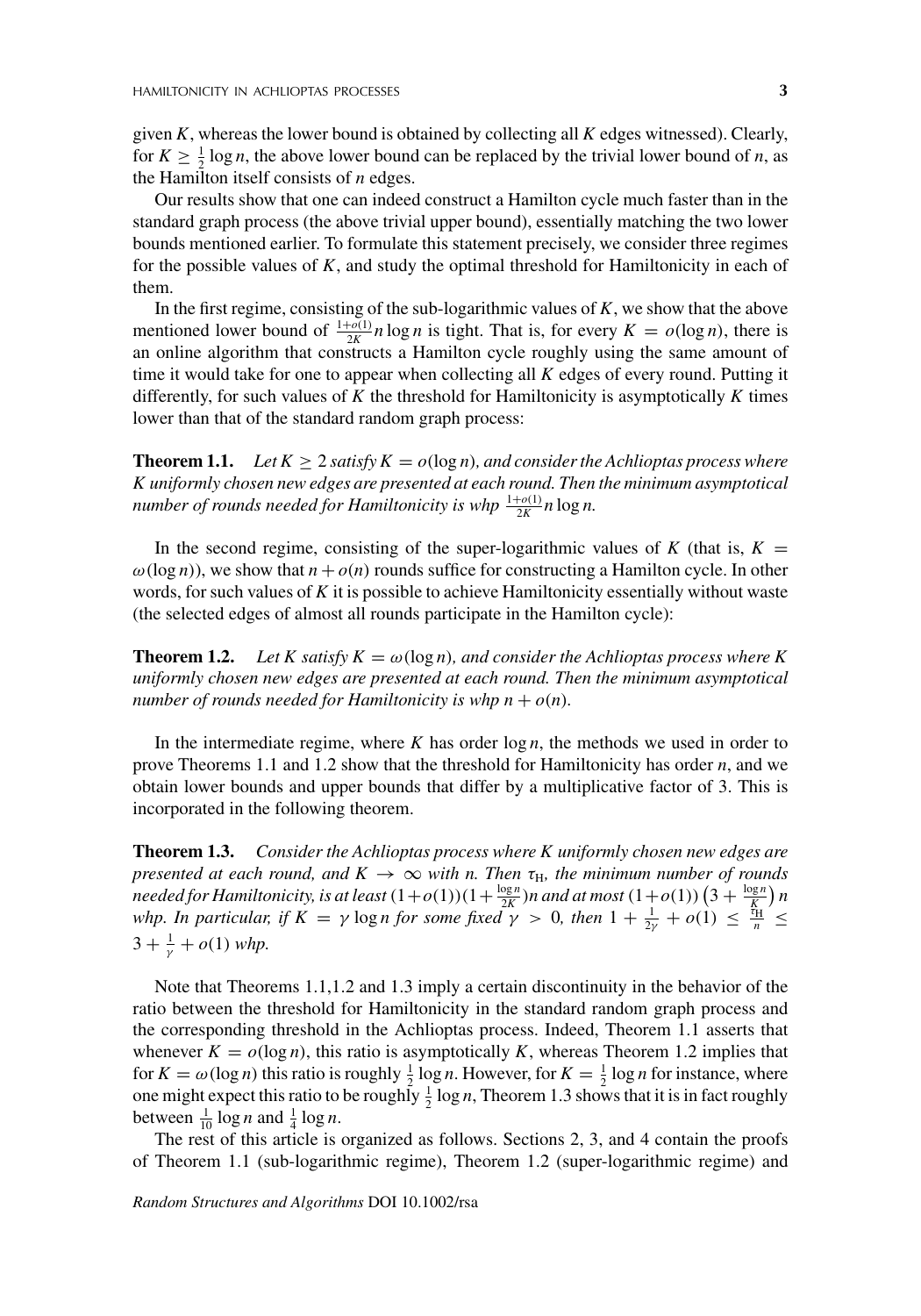Theorem 1.3 (intermediate regime), respectively. The final section, Section 5, is devoted to concluding remarks and open problems. In particular, in that section we discuss how some of our results can be generalized to an online Ramsey-type game; relevant definitions and details are given there.

Throughout the article, all logarithms are in the natural basis, and an event, defined for every *n*, is said to occur with high probability (whp) or almost surely if its probability tends to 1 as  $n \to \infty$ . For a given graph *G* and a subset of its vertices  $S \subset V(G)$ , let  $S^c := V(G) \setminus S$ denote the complement set; also let  $N(S)$  be the set of vertices of G with at least one neighbor in *S*. Further note that for the sake of simplicity, our arguments will occasionally move between the random graph models  $G(n, p)$  and  $G(n, m)$  (for more information on the connection between these models see, e.g., [10]).

## 2. SUB-LOGARITHMIC REGIME:  $K = o(\log n)$

In this section, we prove Theorem 1.1, which states that for the Achlioptas process with  $K = o(\log n)$  edges in each round, the minimal number of rounds required for Hamiltonicity is  $\frac{1+o(1)}{2K}$ *n* log *n* whp.

The lower bound on the asymptotical optimal number of rounds required to obtain a Hamilton cycle is immediate from the well-known fact that the threshold for Hamiltonicity in  $\mathcal{G}(n,m)$  is  $m = \frac{1+o(1)}{2}n \log n$  (see, e.g., [10] Chapter 2). Thus, even if one were allowed to collect all *K* edges presented at every round, the minimum asymptotical number of rounds for Hamiltonicity would still be  $\frac{1+o(1)}{2K}n \log n$ . It remains to show that this number of rounds is sufficient to create a Hamilton cycle.

Fix  $0 < \epsilon < \frac{1}{100}$ . The proof will consist of three steps:

- (1) Construct an expander  $H = (V_H, E_H)$  on at least  $(1 \epsilon)n$  vertices, in which every nonempty set *S*  $\subset$  *V*<sub>H</sub> of size at most  $\frac{n}{100}$  has at least 3|*S*| neighbors in *V*<sub>H</sub> \*S*. Cost:  $n/\epsilon$  rounds at the most.
- (2) Build a bipartite expander with parts  $V_H$ ,  $V_H^c$  in which every set  $S \subset V_H^c$  of size at most  $n \to \infty$  is  $V_H$  $\frac{n}{100}$  has at least 8|*S*| neighbors in *V*<sub>H</sub>.

Cost:  $(1 + 3\epsilon) \frac{n}{2K} \log n$  rounds at the most.

(3) Repeatedly apply the Pósa rotation-extension technique in order to construct a Hamilton cycle.

Cost:  $2(1 + \frac{10^4}{K})n$  rounds at the most.

In what follows, we elaborate on each of the above three steps, and show that at the end of Step 3 the graph contains a Hamilton cycle whp.

#### **2.1. Constructing an expander** *H*

A *k*-core of a graph is its maximum induced subgraph with minimum degree at least *k*. It is well-known and easy to show that this subgraph is unique, and can be obtained be repeatedly deleting any vertex of degree smaller than *k* (in any arbitrarily chosen order). In [26], the authors analyze the thresholds for the appearance of a *k*-core in the random graph, as well as its typical size, for any fixed  $k \geq 3$ . A simple bound on these quantities will suffice for our purposes, as given in the next lemma: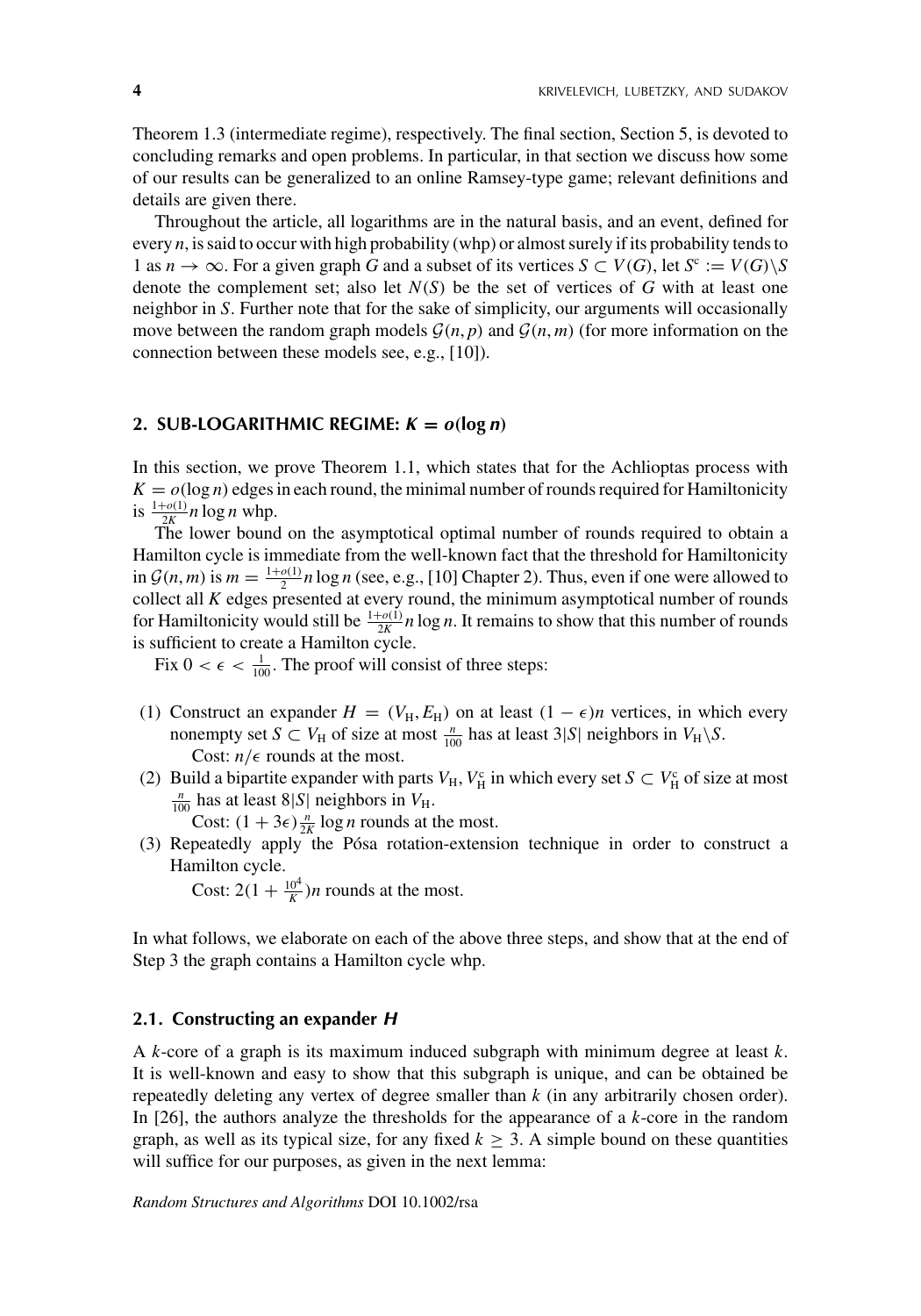**Lemma 2.1.** *Let*  $D \ge 100$  *be an integer, set*  $p = \frac{3D}{2n}$  *and consider the random graph*  $G \sim \mathcal{G}(n, p)$ . Then the D-core of G contains at least  $\left(1 - \frac{1}{D}\right)n$  vertices whp.

*Proof.* We claim that it is enough to show that

$$
|\partial S| \ge n \text{ for any subset } S \subset V(G) \text{ of size } |S| = n/D,
$$
 (1)

where ∂*S* denotes the set of all edges that have precisely one endpoint in *S*. Indeed, assuming that the *D*-core of *G* contains less than  $\left(1 - \frac{1}{D}\right)n$  vertices, we may pause the process of uncovering the *D*-core after precisely *n*/*D* vertices have been deleted. At this point, let *S* denote the set of deleted vertices. Clearly, each vertex of *S* has at most *D* − 1 neighbors in *V*(*G*)\*S*, hence  $|\partial S|$  ≤  $(D - 1)n/D$  in contradiction to (1).

To prove (1), fix a set *S* of cardinality *n*/*D*, and recall that |∂*S*| is binomially distributed with parameters *M* and *p*, where  $M = \frac{D-1}{D^2}n^2$ . Therefore, as  $\mathbb{E}[|\partial S|] = \frac{3(D-1)}{2D}n > n$ , the monotonicity of the binomial distribution between 0 and its expectation implies that

$$
\mathbb{P}(|\partial S| \le n) \le (n+1)\mathbb{P}(|\partial S| = n) = (n+1) {M \choose n} p^n (1-p)^{M-n}
$$
  
 
$$
\le (n+1) \left(\frac{eM}{n}\right)^n p^n e^{-(1-o(1))pM} \le \left(\frac{3(D-1)e}{2D}\right)^n e^{-(1-o(1))\frac{3(D-1)}{2D}n} \le e^{-n/14},
$$

where the last inequality holds for any sufficiently large *n* by our assumption that  $D \ge 100$ (with room to spare). Since this assumption on *D* also implies that the number of possible choices for the set *S* is  $\binom{n}{n/D} \leq (eD)^{n/D} \leq \exp(n/15)$ , we conclude that (1) holds with high probability. Ė

Recalling that  $\epsilon < \frac{1}{100}$ , set  $D = \lfloor 1/\epsilon \rfloor$ . By the above lemma, performing random selections in the Achlioptas process for  $\frac{3}{4}Dn < n/\epsilon$  rounds already produces a *D*-core of size at least  $(1 - \epsilon)n$  vertices with high probability. Condition on this event, and throughout the proof let *H* denote this *D*-core. The vertex expansion of sets in *H* follows from basic properties of the random graph, stated in the following simple lemma.

**Lemma 2.2.** *Let*  $k \geq 100$  *be a constant, set*  $p = \frac{3k}{2n}$  *and consider the random graph G* ∼ G(*n*, *p*)*. Then whp every induced subgraph on at most n*/25 *vertices of G has average degree at most k*/4*.*

*Proof.* For a subset *S* of the vertices of size  $|S| = s$ , let  $A_s$  denote the event that the induced subgraph of *G* on *S* contains at least  $sk/8$  edges. Then for any  $1 \leq s \leq n/20$  we have

$$
\mathbb{P}\left(\bigcup_{S:|S|=s} A_S\right) \leq {n \choose s} {s \choose sk/8} p^{sk/8} \leq \left(\frac{\operatorname{en}}{s} \left(\frac{6\operatorname{es}}{n}\right)^{\frac{k}{8}}\right)^s = \left((6\operatorname{e}^2)^8 \left(6\operatorname{e} \frac{s}{n}\right)^{k-8}\right)^{\frac{s}{8}}
$$

$$
\leq \left(6^{\frac{11}{10}} \operatorname{e}^{\frac{6}{5}} \frac{s}{n}\right)^{10s} < \left(\frac{24s}{n}\right)^{10s},
$$

where the first inequality in the second line follows from the fact that  $k - 8 \geq 80$  (with room to spare). This implies the following upper bound on the probability of  $\bigcup_{|S| \le n/25} A_S$ :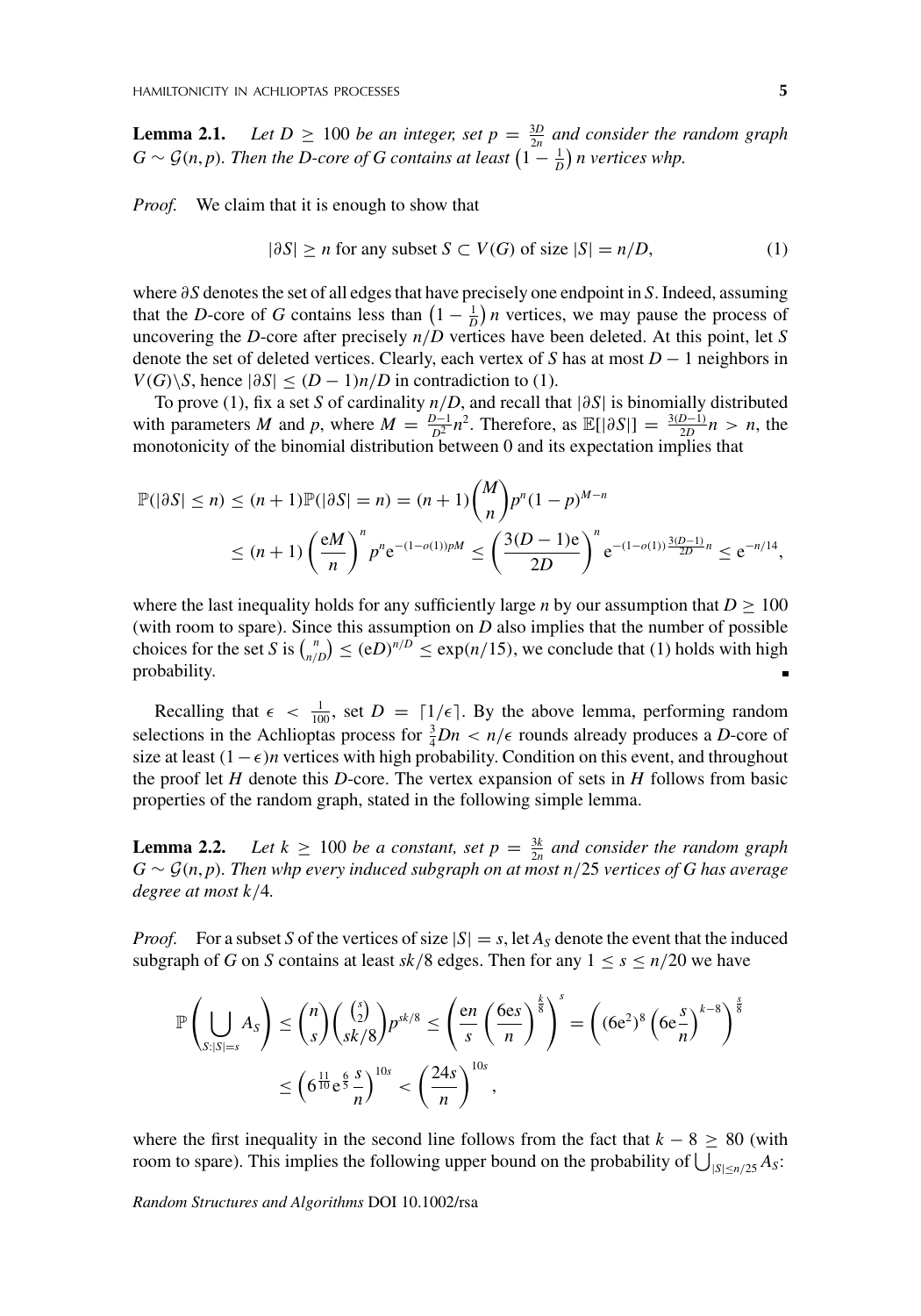$$
\sum_{s=1}^{n/25} \left(\frac{24s}{n}\right)^{10s} \le \sum_{s=1}^{\log n} \left(\frac{24\log n}{n}\right)^{10s} + \sum_{s=\log n}^{n/25} \left(\frac{24}{25}\right)^{10s} \\ < 2\left(\frac{24\log n}{n}\right)^{10} + 25\left(\frac{24}{25}\right)^{10\log n} = o(1),
$$

as required.

The above lemma has the following immediate corollary:

**Corollary 2.3.** *For D* ≥ 100*, set p* =  $\frac{3}{2}$ *D*/*n, let G* ~  $\mathcal{G}(n, p)$  *and let H* = (*V*<sub>H</sub>, *E*<sub>H</sub>) *be the D-core of G. Then whp, every set*  $S \subset V_H$  *of size*  $1 \leq s \leq n/100$  *has at least* 3*s neighbors in V*<sub>H</sub> $\S$ .

*Proof.* Condition on the statement of Lemma 2.2 for  $k = D$ , and suppose that some  $S \subset V_H$ of size  $|S| \le n/100$  satisfies  $|N(S) \cap (V_H \backslash S)| < 3|S|$ . In this case, the induced subgraph of *G* on *S* ∪ *N*(*S*) contains strictly less than  $4|S| ≤ n/25$  vertices and at least *D*|*S*|/2 edges, hence its average degree is strictly more than  $D/4$ , contradicting Lemma 2.2.

**Remark 2.4.** It is easy to verify that the *D*-core constructed above is connected *whp*. To see this, recall that our graph is an induced subgraph of a random graph  $\mathcal{G}(n, p)$  with  $p = \frac{3D}{2n}$  and  $D \ge 100$ , and furthermore, every nonempty set of size  $s \le n/100$  in the *D*-core has at least 3*s* external neighbors. Therefore, connectivity will immediately follow once we show that  $G(n, p)$ , for the above value of p, almost surely does not contain any connected component of size  $\frac{n}{100} \leq s \leq \frac{n}{2}$ . Indeed, we obtain with simple calculations that the probability that  $\mathcal{G}(n, p)$  contains such a component is at most

$$
\sum_{s=\frac{n}{100}}^{n/2} \binom{n}{s} (1-p)^{s(n-s)} \le \sum_{s=\frac{n}{100}}^{n/2} \left(\frac{\text{e}n}{s} \text{e}^{-p(n-s)}\right)^s \le \sum_{s=\frac{n}{100}}^{n/2} (100 \text{e}^{1-pn/2})^s \le \sum_{s=\frac{n}{100}}^{n/2} (100 \text{e}^{-74})^s = o(1).
$$

#### **2.2. Constructing a Bipartite Expander on (***H***,** *H***<sup>c</sup>)**

In this section, we elaborate on Step 2 of the proof, and show how to construct a bipartite expander with parts  $V_H$ ,  $V_H^c$  in which every set  $S \subset V_H^c$  of size at most  $\frac{n}{100}$  has at least  $8|S|$ neighbors in  $V_H$ . To this end, we create a random bipartite graph with parts  $V_H$ ,  $V_H^c$ , in which the degree of every vertex in  $V_H^c$  is at least  $d = 20$ . Moreover, the neighbors of each vertex in  $V_H^c$  are uniformly distributed over  $V_H$ . This is achieved by a greedy algorithm, comprising two stages, as we next describe.

- 1. In the first stage, for  $j \in \{0, \ldots, d-1\}$  we attempt to add an edge between  $V_H$  and a vertex of degree  $j$  in  $V_H^c$ , whenever such an edge is presented, settling ambiguities randomly. Performing this stage for each of the above values of *j* in a sequence, each time for  $\frac{\epsilon}{2dK}$  *n* log *n* rounds, already suffices in order to provide an  $1 - \frac{\epsilon}{2K}$  fraction of the vertices of  $V_H^c$  with at least *d* neighbors in  $V_H$ . This is established in Lemma 2.5 below.
- 2. Let  $X \subset V_H^c$  denote the set of vertices with less than *d* neighbors in  $V_H$  once the first stage is done. In the second stage, we "freeze" the set  $X$ , and let the greedy algorithm prefer edges between *X* and  $V_H$  (disregarding the actual degrees of the vertices in *X*).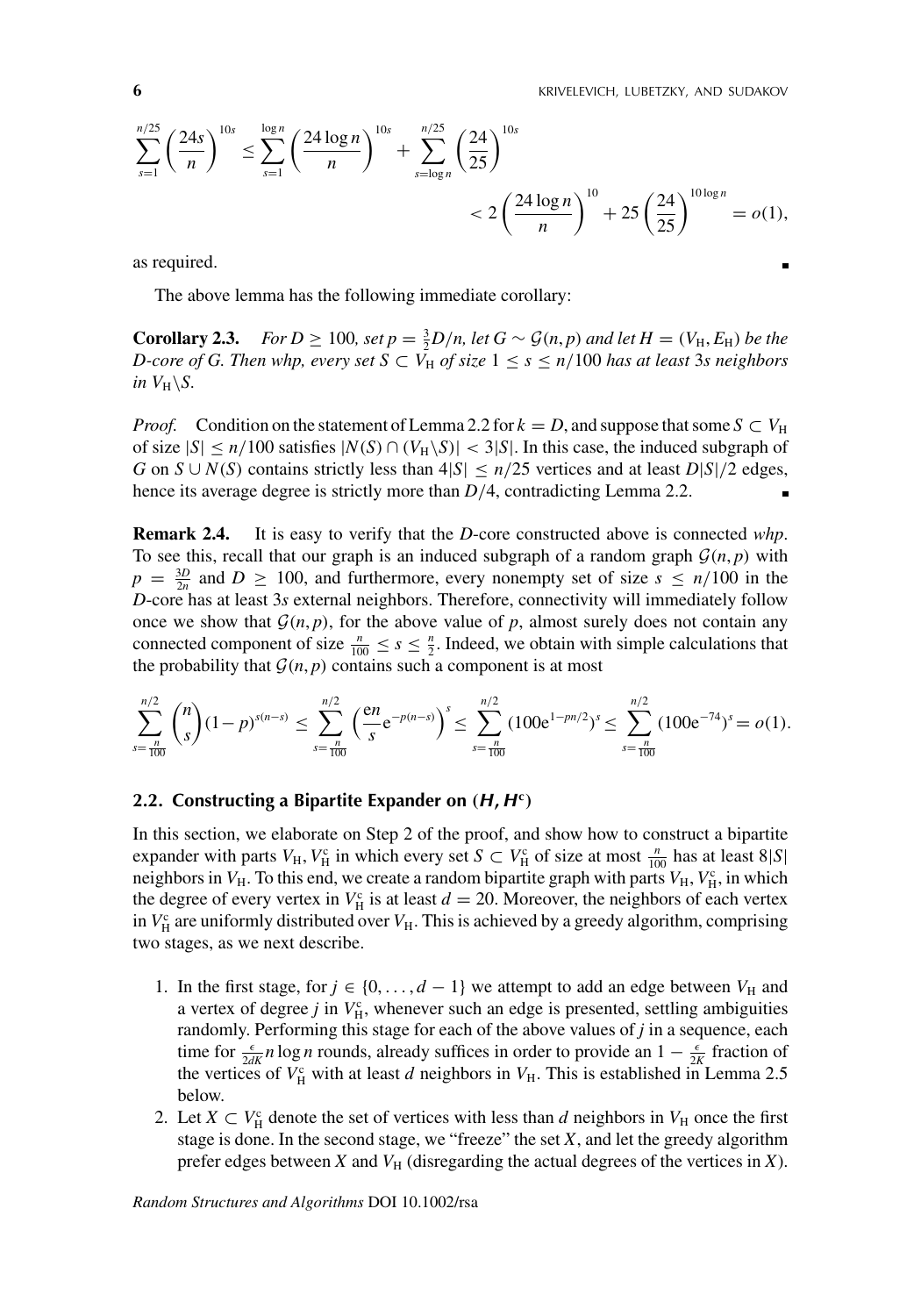With high probability,  $\left(\frac{1}{2} + \epsilon\right) \frac{n}{K} \log n$  rounds of this stage suffice to provide every vertex in *X* with at least *d* neighbors in  $V_H$ . This is shown in Lemma 2.6.

**Lemma 2.5.** *Let d be some fixed integer, and U*, *W be a partition of the vertices with* |*U*|≤|*W*|*. Consider a greedy algorithm which, for each j* ∈ {0, ... , *d* − 1}*, performs*  $T_1 = \frac{\epsilon}{2dK} n \log n$  *rounds, where it chooses an edge between a vertex of degree j in U and a vertex in W whenever possible, settling ambiguities randomly. Then whp, the resulting graph contains at most* <sup>2</sup>*<sup>K</sup> n vertices with degree smaller than d. Moreover, the neighbors of each vertex of U are uniformly distributed on W.*

*Proof.* Since we are establishing an asymptotical bound on the threshold of the minimal degree, we may allow our algorithm to ignore a negligible number of rounds. As we next explain, we may consider a relaxed version of the input of each round and allow repeated edges and self loops. That is, at each round we are presented with *K* ordered pairs chosen independently and uniformly from  $[n]^2$ . Whenever this selection of *K* ordered pairs contains either a repeating edge (one that already appears in our graph), or a loop, we ignore this round. Notice that the probability for this event at a given time *t* is at most  $K(2t + n)/n^2$ . Our analysis focuses on the period  $t = O(n \log n)$  of the graph process, hence for any  $K = o(n/\log n)$  this probability is clearly negligible, and the number of rounds we are ignoring has no affect on our asymptotical upper bound.

Furthermore, recall that by definition, throughout stage *j*, our algorithm selects a random edge out of all those which belong to the cut between the degree *j* vertices of *U* and the set *W* (whenever such edges are presented). Clearly, conditioning on the appearance of such edges in a round, each such edge may be treated as the result of two independent choices corresponding to the two endpoints: the first is uniformly chosen from vertices of degree *j* in *U*, and the second is uniformly chosen from *W*. Thus, since our algorithm decides between these edges solely on the basis of their endpoints in *U*, each edge selected in this manner has an endpoint which remains uniformly distributed in *W*.

It remains to analyze the degrees of the vertices of *U*. Let  $X_i = X_i(t)$  denote the set of vertices of *U* with degree *j* at time *t*, and let  $A_t$  denote the event that an edge between  $X_j$ and *W* appears among the *K* edges of a round *t*. Then as long as  $|X_j| > \frac{\epsilon}{2dK} n$  (and recalling that  $|W| \ge n/2$ , the probability of  $A_t$  satisfies

$$
\mathbb{P}(A_t) = 1 - \left(1 - \frac{2|X_j||W|}{n^2}\right)^K \ge 1 - \exp\left(-2K\frac{|X_j||W|}{n^2}\right) \ge 1 - \exp\left(-\frac{\epsilon}{2d}\right). \tag{2}
$$

In particular,  $\mathbb{P}(A_t)$  is bounded from below by some positive constant. Therefore, for any given time *t*0, Chernoff-type concentration results (see, e.g., [2], Appendix A) imply the following. For some constant  $c_1 > 0$ , performing  $\Delta_0 := c_1 |X_j(t_0)|$  rounds either reduces  $|X_j(t_0 + \Delta_0)|$  below  $\frac{\epsilon}{2dK}n$ , or with probability at least 1 − exp(− $\Omega(n/K)$ ) yields at least  $2|X_j(t_0)|$  random edges incident to  $X_j(t_0)$ . Henceforth, condition on this event.

The classical balls and bins experiment asserts that, when throwing  $r \cdot m$  balls independently and uniformly into *m* bins, where  $r > 0$  is fixed and  $m \to \infty$ , the distribution of the fraction of the bins with precisely  $\ell$  balls ( $\ell = 0, 1, \ldots$ ) converges to a Poisson distribution with mean *r* (see, e.g., [16, 20]). In particular, the expectation and variance of the number of empty bins in the above experiment tend to *m*e−*<sup>r</sup>* and *O*(*m*) respectively. Applying this to our setting, where  $r = 2$  and  $m = |X_j(t_0)| \ge \frac{\epsilon}{2dK}n$ , we deduce that the size of  $X_j(t_0 + \Delta_0)$ is reduced to at most  $|X_j(t_0)|/e$  with probability at least  $1 - O(1/m) \ge 1 - O(K/n)$ .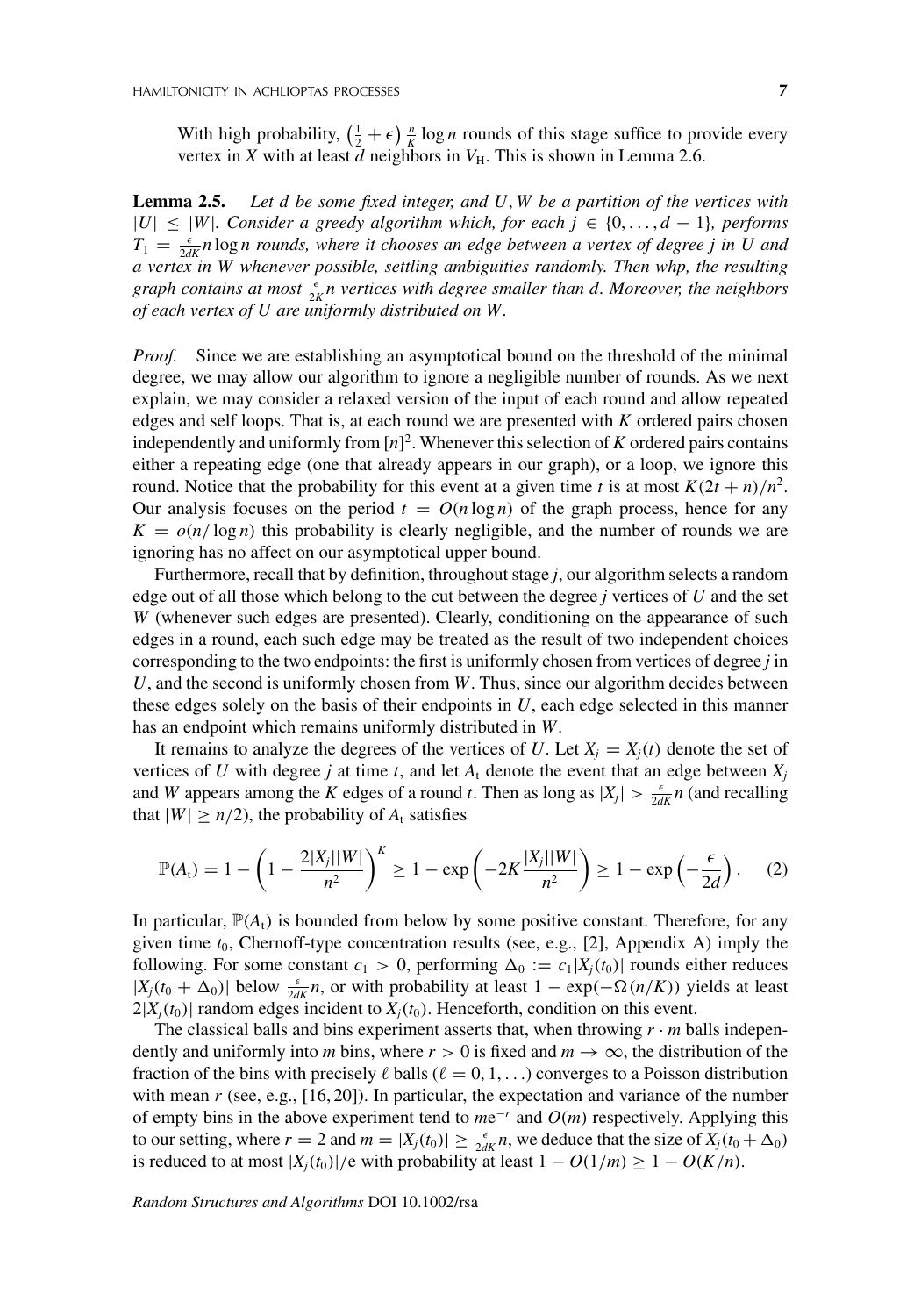Repeating this argument for  $t_l = t_{l-1} + \Delta_{l-1}$ ,  $\Delta_l := c_1 |X_j(t_l)|$  and  $l = 1, ..., \log \left( \frac{2dK}{\epsilon} \right) \leq$ log *n* (accumulating the individual error probabilities of *O*(*K*/*n*) easily allows this number of repetitions) we deduce that after

$$
\sum_{l} \Delta_l \leq c_1 |X_j(t_0)| \sum_{l} e^{-l} \leq 2c_1 n
$$

rounds,  $|X_j| < \frac{\epsilon}{2dK} n$  whp. Since  $K = o(\log n)$ , we indeed have  $\epsilon \frac{n}{2dK} \log n = \omega(n)$  rounds at our disposal for this stage.

By applying the same argument for *j* in  $\{1, \ldots, d-1\}$ , we obtain that at the end of  $\frac{\epsilon}{2K}$ *n* log *n* rounds, whp $| \cup_{j \le d} X_j |$  ≤  $\frac{\epsilon}{2K}$ *n*, completing the proof.

**Lemma 2.6.** *Let d be some fixed integer and U*, *W be two disjoint sets of vertices with*  $|U|$  ≤  $\frac{\epsilon}{2K}$ *n and*  $|W|$  ≥ (1 −  $\epsilon$ )*n. Consider a greedy algorithm which chooses an edge between vertices U and W whenever one appears (otherwise, this round is ignored), settling ambiguities randomly. Then performing this algorithm for*  $T_2 = \left(\frac{1}{2} + \epsilon\right) \frac{n}{K} \log n$  rounds *gives a graph where, whp, every vertex of U has at least d neighbors uniformly distributed over W.*

*Proof.* As in the proof of Lemma 2.5, we may assume that each rounds presents *K* ordered pairs, uniformly and independently chosen from [*n*] 2. Recall that whenever the algorithm selects an edge between *U* and *W*, its two endpoints are uniformly distributed over *U* and *W*, respectively.

Letting  $A_t$  denote the probability of witnessing an edge between  $U$  and  $W$  at time  $t$ , we have:

$$
\mathbb{P}(A_t) = 1 - \left(1 - \frac{2|U||W|}{n^2}\right)^K \ge 1 - \left(1 - 2(1 - \epsilon)\frac{|U|}{n}\right)^K
$$
  
\n
$$
\ge 2(1 - \epsilon)K\frac{|U|}{n}\left(1 - K\frac{|U|}{n}\right) \ge (2 - 3\epsilon)K\frac{|U|}{n},
$$
\n(3)

where the first inequality in the second line is by the well-known fact that  $(1 - p)^k \le$  $1 - kp + {k \choose 2}p^2$  for any  $0 < p < 1$  and integer  $k \ge 2$ , and the last inequality is by our assumption on the size of *U*.

Therefore, the total number of rounds with edges incident to *U* along  $T_2 = (\frac{1}{2} + \epsilon) \frac{n}{K} \log n$  consecutive rounds stochastically dominates a binomial random variable with mean

$$
T_2 \cdot (2 - 3\epsilon)K|U|/n = \left(1 + \frac{1}{2}\epsilon - 3\epsilon^2\right)|U| \log n \ge \left(1 + \frac{2}{5}\epsilon\right)|U| \log n,
$$

where in the last inequality we used the fact that  $\epsilon \leq 1/30$ . It follows that the probability of observing at least  $M = \left(1 + \frac{\epsilon}{3}\right)|U| \log n$  edges incident to *U* along those  $T_2$  rounds is at least  $1 - n^{-\Omega(|U|)}$ . Condition on this event.

Let *Y*(*t*)  $\subset$  *U* denote the vertices of *U* which have degree smaller than *d* at time *t*. Since any edge selected by the algorithm has one endpoint uniformly and independently distributed on *U*, we deduce that, for large *n*, any  $v \in U$  satisfies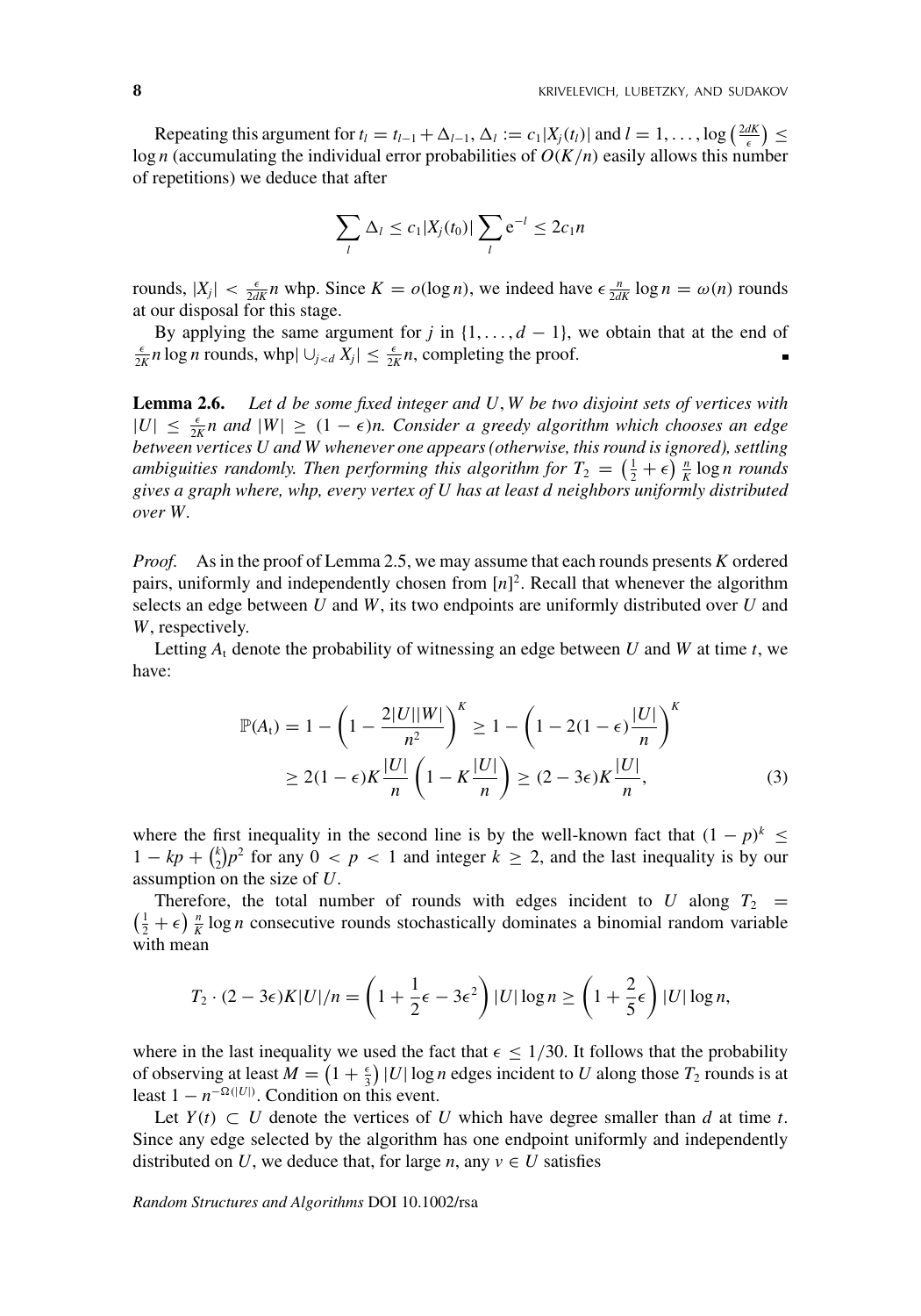$$
\mathbb{P}(v \in Y(T_2)) \le \mathbb{P}(\text{Bin}(M, 1/|U|) < d) \le d \cdot \mathbb{P}(\text{Bin}(M, 1/|U|) = d - 1) \\
\le d \binom{M}{d-1} |U|^{-(d-1)} e^{-(1-o(1)) \frac{M}{|U|}} \le d \left( \frac{(1 + \frac{\epsilon}{3})e}{d-1} \log n \right)^{d-1} n^{-1 - \frac{\epsilon}{3} + o(1)} \le n^{-1 - \epsilon/4},
$$

where the last inequality in the second line holds for any sufficiently large *n*, and the last inequality in the first line is by the monotonicity of the binomial distribution, as  $\frac{M}{|U|}$  =  $(1 + \frac{\epsilon}{2}) \log n > d$  for any sufficiently large *n*.  $1 + \frac{\epsilon}{3}$  log  $n > d$  for any sufficiently large *n*.

It follows that  $\mathbb{E}[|Y(T_2)|] \le n^{-\epsilon/4}$ , and thus  $Y(T_2)$  is whp empty, as required.

Once we apply Lemmas 2.5 and 2.6, we will have obtained a random bipartite graph on  $V_{\rm H}$ ,  $V_{\rm H}^{\rm c}$ , whose expansion will follow from the next lemma:

**Lemma 2.7.** Let G be the following random bipartite graph on U, W:  $|U| \geq \frac{2}{3}n$ ,  $|W| \leq n$ *for some integer n, and every vertex of W has* 20 *neighbors independently and uniformly chosen from U. Then whp, every set*  $S \subset W$  *of size*  $1 \leq s \leq n/100$  *satisfies*  $|N(S) \cap U| > 8s$ .

*Proof.* Let  $u = |U|$ , and let  $1 \leq s \leq n/100$ . The probability that there exists a subset *S* ⊂ *W* of cardinality *s* such that  $|N(S) \cap U|$  ≤ 8*s*, is at most

$$
\binom{n}{s} \binom{u}{8s} \left( \binom{8s}{20} / \binom{u}{20} \right)^s \le \left( \left( \frac{en}{s} \right) \left( \frac{eu}{8s} \right)^8 \left( \frac{8s}{u - 19} \right)^{20} \right)^s = \left( (1 + o(1)) \frac{8^{12} e^9 s^{11}}{u^{12}/n} \right)^s
$$

$$
\le \left( (1 + o(1))(2^{24} \cdot 3^{12} \cdot e^9)^{\frac{1}{11}} \cdot \frac{s}{n} \right)^{11s} \le \left( \frac{50s}{n} \right)^{11s},
$$

where the first inequality in the last line is by the assumption that  $u \geq 2n/3$ , and the inequality following it holds for any sufficiently large *n*. Therefore, the following calculation, similar to the one made in Lemma 2.2, gives that the probability that there exists a set *S* of size  $1 \leq s \leq n/100$  that satisfies  $|N(S) \cap U| \leq 8s$  is at most

$$
\sum_{s=1}^{n/100} \left(\frac{50s}{n}\right)^{11s} \le \sum_{s=1}^{\log n} \left(\frac{50\log n}{n}\right)^{11s} + \sum_{s=\log n}^{n/100} 2^{-11s} < 2 \cdot \left(\frac{50\log n}{n}\right)^{11} + 2 \cdot 2^{-11\log n} = o(1).
$$

This completes the proof of the lemma.

Apply Lemma 2.5 with  $d = 20$ ,  $W = V_H$  and  $U = V_H^c$ , followed by Lemma 2.6 with  $W = V_H$  and *U* being the remaining vertices of  $V_H^c$  of degree smaller than 20. Then Lemma 2.7 (with  $V_H$ ,  $V_H^c$  playing the roles of *U*, *W*, respectively) yields:

**Corollary 2.8.** *The resulting graph G satisfies the following whp: every set*  $S \subset V(G)$  *of size at most n*/100 *has strictly more than*  $2|S|$  *neighbors in*  $V(G)\S$ .

*Proof.* Let  $S \subset V(G)$  be a set containing at most  $n/100$  vertices. If  $|S \cap V_H| > \frac{2}{3}|S|$ , Corollary 2.3 implies that *S* has at least 3|*S*∩*V*<sub>H</sub>| > 2|*S*| neighbors in *V*<sub>H</sub> \*S* alone. Otherwise,  $|S \cap V_H^c|$  ≥  $|S|/3$ , hence Lemma 2.7 gives

$$
|N(S \cap V_{\rm H}^{\rm c}) \cap (V_{\rm H} \setminus S)| > 8|S \cap V_{\rm H}^{\rm c}| - (|S| - |S \cap V_{\rm H}^{\rm c}|) = 9|S \cap V_{\rm H}^{\rm c}| - |S| \ge 2|S|.
$$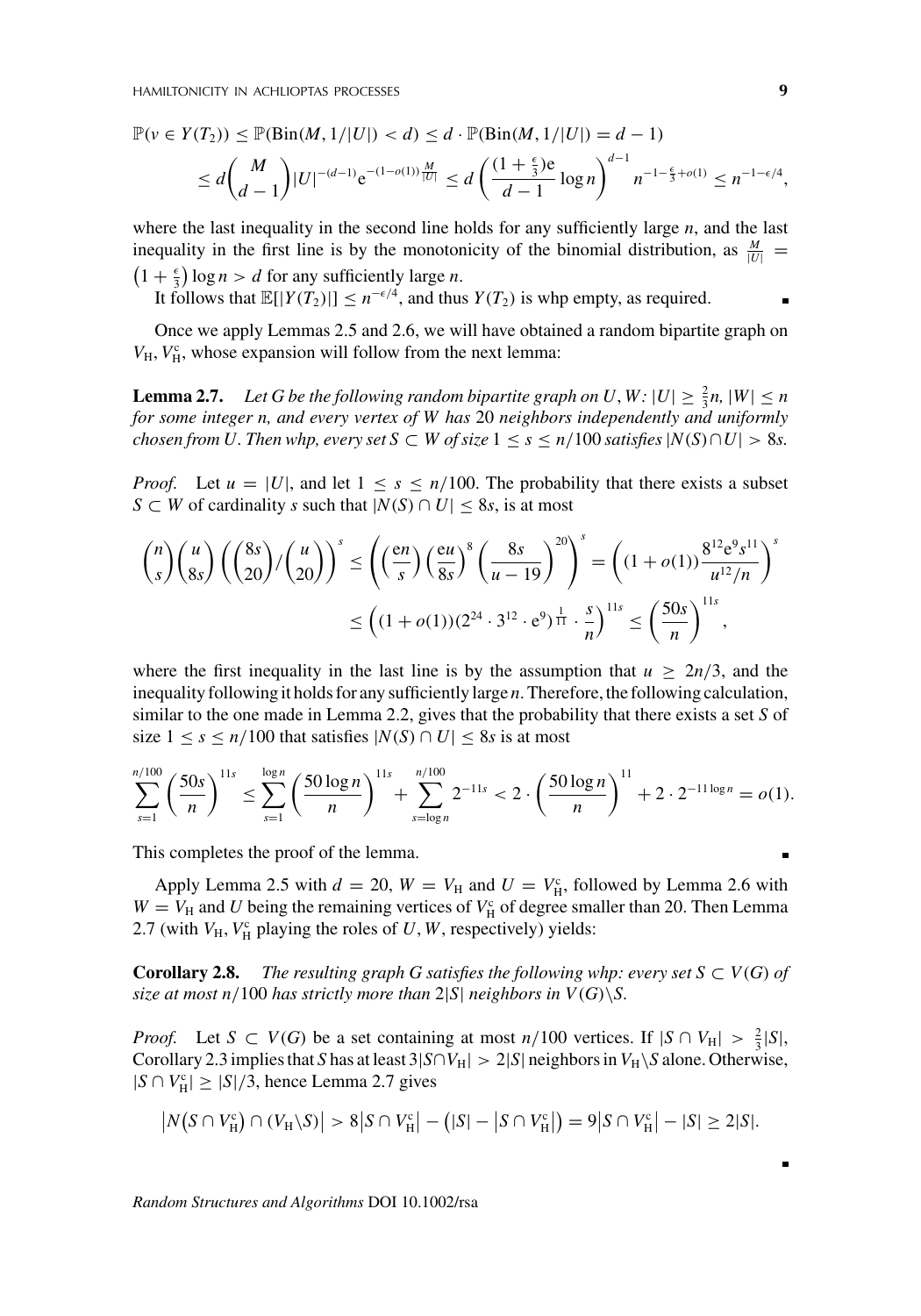#### **2.3. Pósa's Rotation-Extension Technique**

As we already mentioned in the introduction, a key tool of our proof is the celebrated rotation-extension technique, developed by Pósa [27] and applied in several subsequent papers on Hamiltonicity of random and pseudo-random graphs (cf., e.g., [12, 18, 21, 28]). Below we will cover this approach, including a key lemma and its proof.

Let  $P = x_0x_1 \ldots x_h$  be a longest path in a graph  $G = (V, E)$ , starting at a vertex  $x_0$ . Suppose *G* contains an edge  $(x_i, x_h)$  for some  $0 \le i \le h$ . Then a new path *P'* can be obtained by rotating the path *P* at  $x_i$ , i.e., by adding the edge  $(x_i, x_h)$  and erasing  $(x_i, x_{i+1})$ . This operation is called an *elementary rotation*. Note that the obtained path *P* has the same length *h* (here and in what follows we measure path lengths in edges and not in vertices) and starts at  $x_0$ . We can therefore apply an elementary rotation to the newly obtained path *P'*, resulting in a path *P*<sup>"</sup> of length *h*, and so on. If after a number of rotations an endpoint *x* of the obtained path *Q* is connected by an edge to a vertex *y* outside *Q*, then *Q* can be extended by adding the edge (*x*, *y*).

The power of the rotation-extension technique of Pósa hinges on the following lemma.

**Lemma 2.9.** *Let G be a graph, P a longest path in G and* P *the set of all paths obtainable from P by a sequence of elementary rotations. Denote by R the set of ends of paths in* P, *and by R*<sup>−</sup> *and R*<sup>+</sup> *the sets of vertices immediately preceding and following the vertices of R* on *P*, respectively. Then  $(N(R)\backslash R) \subset R^{-} \cup R^{+}$ .

*Proof.* Let  $x \in R$  and  $y \in V(G) \setminus (R \cup R^{-} \cup R^{+})$ , and consider a path  $Q \in \mathcal{P}$  ending at *x*. If *y* ∈ *V*(*G*)\*V*(*P*), then  $(x, y) \notin E(G)$ , as otherwise the path *Q* can be extended by adding  $y$ , thus contradicting our assumption that  $P$  is a longest path. Suppose now that  $y \in V(P) \setminus (R \cup R^{-} \cup R^{+})$ . Then *y* has the same neighbors in every path in P, because an elementary rotation that removed one of its neighbors along *P* would, at the same time, put either this neighbor or *y* itself in *R* (in the former case  $y \in R^- \cup R^+$ ). Then if *x* and *y* are adjacent, an elementary rotation applied to  $Q$  produces a path in  $\mathcal P$  whose endpoint is a neighbor of *y* along *P*, a contradiction. Therefore in both cases *x* and *y* are nonadjacent.

We will use the following immediate consequence of Lemma 2.9, where the length of a simple cycle or a simple path is defined to be the number of edges it contains.

**Corollary 2.10.** Let h, r be positive integers. Let  $G = (V, E)$  be a graph such that its *longest path has length h, but it contains no cycle of length h*+1*. Suppose furthermore that for every set R*  $\subset$  *V with*  $|R|$  < *r we have*  $|N(R) \setminus R| \ge 2|R|$ *. Then there are at least r*<sup>2</sup>/2 *nonedges in G such that if any of them is turned into an edge, then the new graph contains*  $an(h+1)$ -cycle.

*Proof.* Let  $P = x_0x_1 \ldots x_h$  be a longest path in *G* and let  $R, R^-, R^+$  be as in Lemma 2.9. Notice that  $|R^+| \leq |R| - 1$  and  $|R^-| \leq |R|$ , since  $x_h \in R$  has no following vertex on *P* and thus does not contribute an element to  $R^+$ .

According to Lemma 2.9,

$$
|N(R)\backslash R| \leq |R^- \cup R^+| \leq 2|R| - 1,
$$

and it follows that  $|R| \ge r$ . Moreover,  $(x_0, v)$  is not an edge for any  $v \in R$  (there is no  $(h+1)$ -cycle in the graph), whereas adding any edge  $(x_0, v)$  for  $v \in R$  creates a  $(h+1)$ -cycle.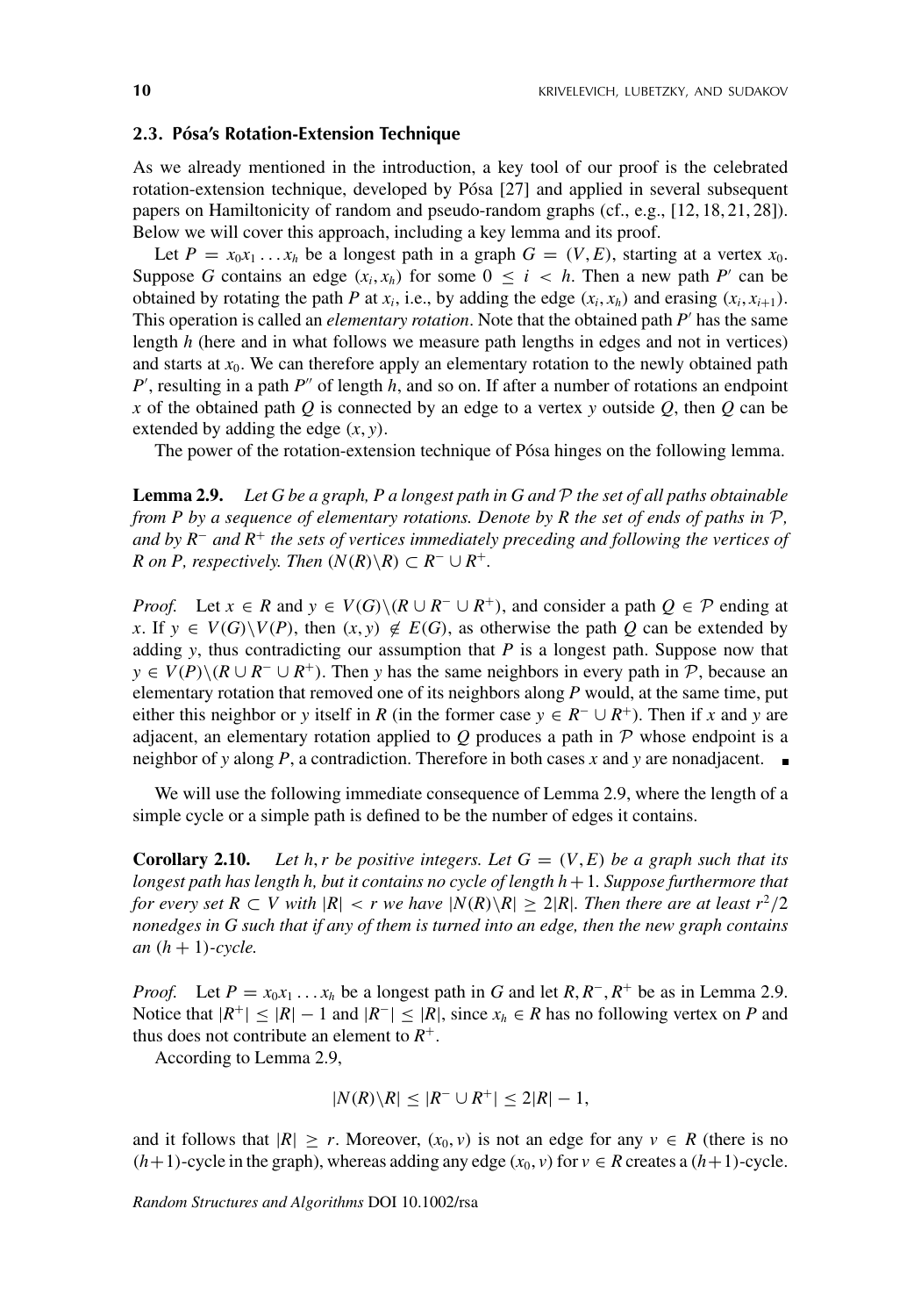Fix a subset  $\{y_1, \ldots, y_r\} \subset R$ . For every  $y_i \in R$ , there is a path  $P_i$  ending at  $y_i$ , that can be obtained from *P* by a sequence of elementary rotations. Now fix  $y_i$  as the starting point of  $P_i$ and let  $Y_i$  be the set of endpoints of all paths obtained from  $P_i$  by a sequence of elementary rotations. As before,  $|Y_i| \ge r$ , no edge joins  $y_i$  to  $Y_i$ , and adding any such edge creates a cycle of length  $h+1$ . Altogether we have found *r* pairs  $(y_i, Y_i)$ . As every nonedge is counted at most twice, the conclusion of the lemma follows.

The reason we are after a cycle of length  $h+1$  in the above argument is that if  $h+1 = n$ , then a Hamilton cycle is created. Otherwise, if the graph is connected, then there will be a path *L* connecting a newly created cycle *C* of length  $h + 1$  with a vertex outside *C*. Then combining *C* and *L* in an obvious way creates a longer path in *G*. Indeed, in our case the graph is whp connected, as it comprises *H*, which is the *D*-core (for some  $D \ge 100$ ) of a random graph  $G(n, p)$  for  $p = \frac{3D}{2n}$ , and an additional set of vertices  $V_{\text{H}}^{\text{c}}$ , in which every vertex has at least 20 neighbors in *H*. Thus, the connectivity immediately follows the fact that *H* itself is connected whp, as argued in Remark 2.4.

We can now return to our setting of the Achlioptas process: Corollary 2.8 implies that once Step 2 is complete, with high probability the requirements of Corollary 2.10 are met with  $r = \frac{n}{100}$ . Condition now that this is indeed the case. Thus, at any given round from this point on, either the graph is Hamiltonian, or there are at least  $r^2/2$  pairs of vertices such that adding any of them to the graph will increase the length of its longest path by at least 1. Further recall that we have  $O(n)$  additional rounds at our disposal for Step 3; we wish to state that this amount of rounds will almost surely suffice for up to *n* applications of Corollary 2.10 (each time on a possibly different edge set). An easy formulation of this statement, which does not involve stopping times, is the following: let  $G_0$  denote the initial graph (at the beginning of Step 3), set  $T := [10^4/K]$  and perform the following trials for  $t \in \{1, \ldots, 2n\}$ :

- If  $G_{t-1}$  is already Hamiltonian, set  $G_t = G_{t-1}$ ; the trial is successful.
- If *G*<sup>t</sup>−<sup>1</sup> does not contain a Hamilton cycle:
	- Let  $\mathcal{E}_t$  denote the above mentioned set of pairs, each of which would increase the length of a maximum path in *G*<sup>t</sup>−<sup>1</sup> by at least 1, or would create a Hamilton cycle.
	- Perform *T* rounds of the Achlioptas process, selecting an edge from  $\mathcal{E}_t$  whenever possible (and settling ambiguities arbitrarily). Let  $G_t$  denote the resulting graph.
	- The trial is successful iff  $G_t$  contains at least one of the edges of  $\mathcal{E}_t$ .

Clearly, the failure probability of the above trial is at most

$$
\mathbb{P}(\text{missing } \mathcal{E}_t \text{ in } T \text{ given rounds}) \le \left(1 - |\mathcal{E}_t| / \binom{n}{2}\right)^{KT} \le \exp\left(-KT \cdot \left(\frac{r}{n}\right)^2\right) \le e^{-1}.
$$

Let *X* be the number of successful trials in the above defined sequence; then *X* stochastically dominates a binomial random variable  $X' \sim \text{Bin}(2n, 1 - e^{-1})$ , and Chernoff's inequality implies that  $\mathbb{P}(X \ge n) \ge 1 - \exp(-\Omega(n))$ . Recall that as long as the graph is not Hamiltonian, every successful trial increases the length of a longest path by at least 1 or creates a Hamilton cycle. Therefore, after *n* successful trials the graph surely contains a Hamilton cycle. Altogether, the above sequence of trials utilized  $2Tn \leq 2\left(1+\frac{10^4}{K}\right)n$  rounds in order to generate a Hamiltonian cycle whp.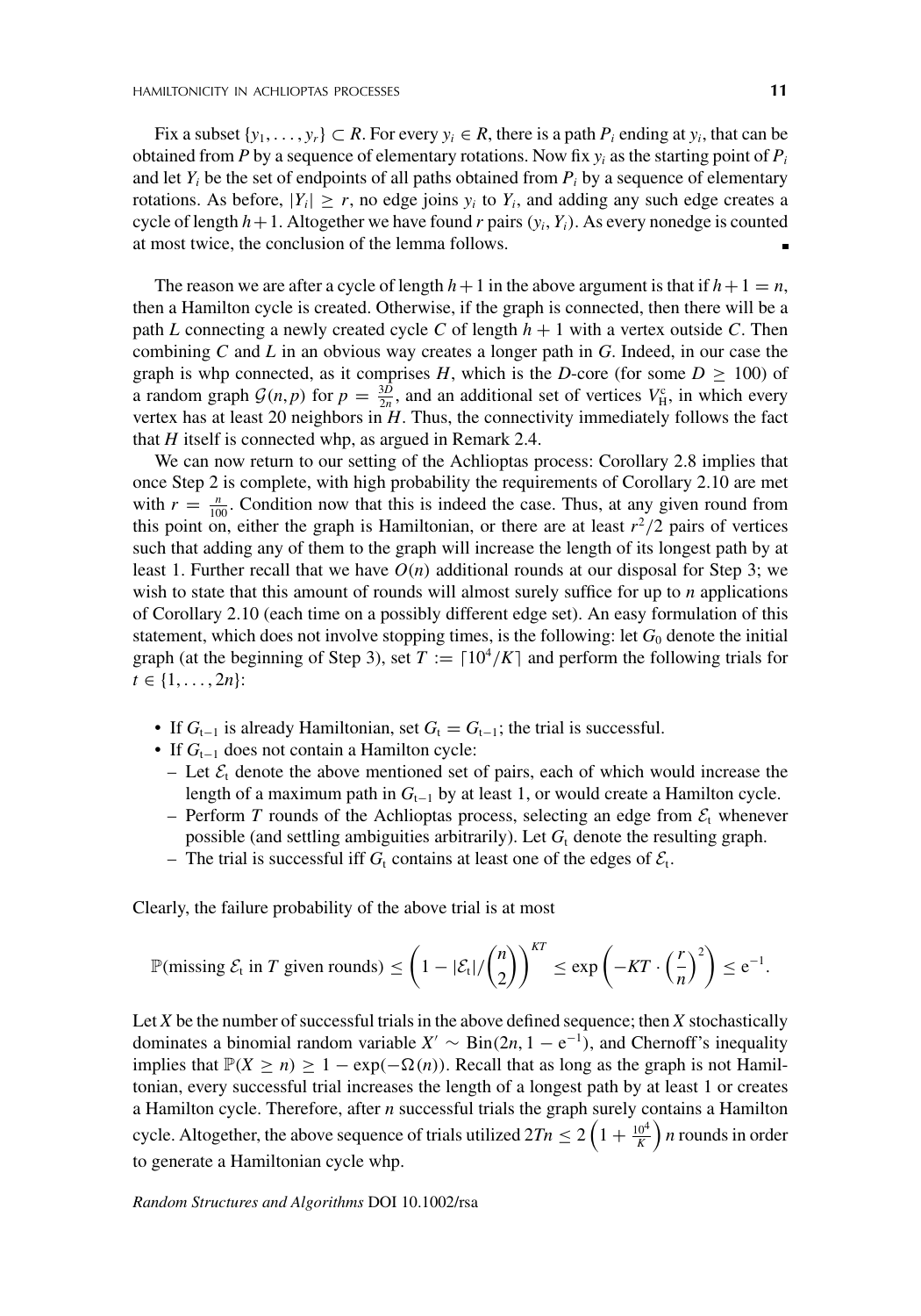## **3. SUPER-LOGARITHMIC REGIME:**  $K = \omega(\log n)$

Next, we prove Theorem 1.2, which states that, for the Achlioptas process with  $K = \omega(\log n)$ edges in each round, the minimal number of rounds required for Hamiltonicity is  $n + o(n)$ whp. The lower bound in this setting is obtained by the fact that the Hamilton cycle alone contains *n* edges (thus requiring *n* rounds), and it is left to provide a proof that attains this bound asymptotically.

Throughout the proof, write

$$
K = h^{10} \log n, m := \lfloor n/h^2 \rfloor,
$$

where  $h = h(n)$  tends to infinity with *n* by the assumption on *K*. Moreover, it will be convenient to assume that  $h = o(\log n)$  (we can always restrict ourselves to a prefix of the sequence of edges given in a round). Following is an outline of the proof:

1. Cover  $n - m$  vertices by at most  $n/(h^4 \log n)$  disjoint simple paths, via a greedy algorithm. Let  $P$  denote this set of paths, and let  $Y = Y(P)$  be the set of all vertices in P.

Cost:  $(1 + e^{-h})n = (1 + o(1))n$  rounds.

2. Construct a graph on some subset  $X \subset Y^c$  of size  $|X| \geq \frac{2}{3}m$ , with the following expansion property: for any subset  $A \subset X$  of size at most  $m/200$ , there exists a subset  $X' \subset X \setminus A$  of size at least  $|X| - 2|A|$ , such that the induced subgraph on  $X'$  has diameter at most 3 log *m*.

Cost:  $1500m = o(n)$  rounds.

3. Using the above properties of *X*, we repeatedly connect the endpoints of two paths in P using a simple path of length at most  $3 \log m$  in  $X \ Y$ . The two paths are removed from  $P$ , and the new path is added to  $P$  in their place (the set *Y* is updated accordingly). At the end of the stage,  $P$  contains a single path, which is thereafter closed into a simple cycle on |*Y*| vertices.

Cost:  $5n/h^7 = o(n)$  rounds.

- 4. Apply the proof for the sub-logarithmic regime restricted to the induced subgraph on *Y*c , in order to turn it into a Hamiltonian graph.
	- Cost:  $mh = o(n)$  rounds.
- 5. Merging the two simple cycles of Phases 3,4 to a single Hamilton cycle. Cost:  $m + n/\log n = o(n)$  rounds.

We now discuss each phase of the proof in more details. As argued in our analysis of the sub-logarithmic regime (Section 2), we may assume that the selection of edges in each round consists of *K* ordered pairs, independently and uniformly chosen over  $[n]^2$ . For the sake of convenience, this will indeed be our assumption throughout this section.

# **3.1. Phase 1: Covering Most Vertices by Disjoint Simple Paths**

This phase is accomplished by the following simple greedy algorithm. Take an arbitrary subset of  $L := \frac{n}{(h^4 \log n)}$  vertices, serving as L trivial disjoint simple paths. At each step, we attempt to add an edge between an endpoint of one of these *L* paths and the set of the remaining vertices (excluding the vertices on the paths), thus extending one of the paths. It is easy to show that this can be performed repeatedly, as long as there are at least *m* vertices beyond those which belong to the *L* given paths.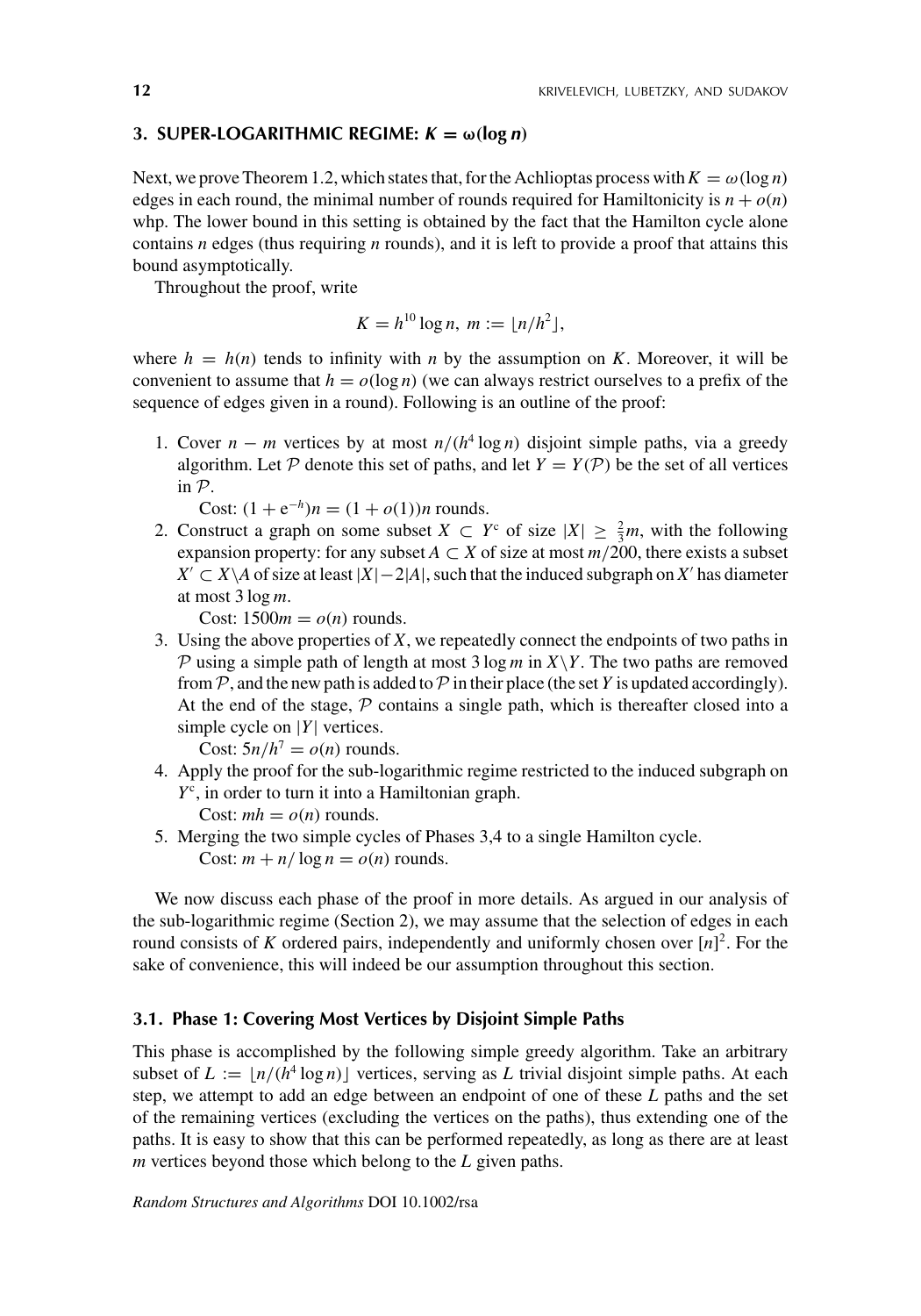**Lemma 3.1.** *Consider the Achlioptas process on n vertices with*  $K = h^{10} \log n$  *edges per round. Then whp, a greedy algorithm can cover n – m vertices with at most*  $L =$  $\lfloor n/(h^4 \log n) \rfloor$  *disjoint simple paths utilizing at most*  $(1 + e^{-h})$ *n rounds.* 

*Proof.* Let *Y* denote a set of *L* arbitrarily chosen vertices, and treat these vertices as the *left* endpoints of (trivial) disjoint simple paths. At each step, we will attempt to join the left endpoint of one of these paths to a new vertex of  $Y<sup>c</sup>$ , thus increasing the length of the corresponding path by 1, while adding a new vertex to *Y*. In this case, the newly added vertex would become the new left endpoint of its path. As long as  $|Y^c| > n/h^2$ , the probability of witnessing an edge accomplishing this task satisfies

$$
\mathbb{P}(\text{extending } Y) = 1 - \left(1 - \frac{2L|Y^c|}{n^2}\right)^K \ge 1 - \exp(-2KL|Y^c|/n^2)
$$

$$
\ge 1 - \exp\left(-2L\frac{h^8 \log n}{n}\right) \ge 1 - e^{-h^4},
$$

where the last inequality holds for a sufficiently large *n*. Stochastically bounding the above process by the corresponding binomial variable, and applying standard concentration arguments, we deduce that  $(1+e^{-h})n$  rounds easily suffice to construct a path cover as required whp.

**Remark 3.2.** This phase is the most time consuming one of the proof—all other phases take typically  $o(n)$  rounds.

# **3.2. Phase 2: Constructing an Expander on the Remaining Vertices**

In this phase, we consider  $Y<sup>c</sup>$ , the *m* vertices that were not covered by paths in the previous phase. We will construct an expander on a subset  $X \subset Y^c$ , which will serve as a "connector" for the paths in *Y*, in the following sense: We wish to repeatedly join two paths in *Y* using a path in *X*, then delete this path from *X* and repeat the process. To this end, the induced subgraph on *X* should have a small diameter, and furthermore, this property should be retained even after deleting a small fraction of its vertices. This is established by the next lemma.

**Lemma 3.3.** *Consider the Achlioptas process on n vertices with*  $K = h^{10} \log n$  *edges per round, and let Y<sup>c</sup> denote a fixed set of*  $m = |n/h^2|$  *vertices. Then whp, 1500<i>m rounds suffice to construct a graph on some subset*  $X \subset Y^c$  *of size at least* 0.999*m, with the following expansion property: For any set A*  $\subset X$  *of size at most m*/200*, there exists a set B*  $\subset X\backslash A$ *of size at most*  $|A|$  *such that*  $X \setminus (A \cup B)$  *has diameter at most* 3 log *m*.

*Proof.* At a given round, the probability to witness an edge with both endpoints in  $Y<sup>c</sup>$  is at least

$$
1 - \left(1 - \frac{m(m-1)}{n^2}\right)^K = 1 - \exp(-(1 - o(1))K(m/n)^2) = 1 - n^{-\Omega(h^6)},
$$

hence along any given *n* rounds, whp every round will contain at least one such edge. Clearly, given this event, the first such edge (of any given round) witnessed is uniformly distributed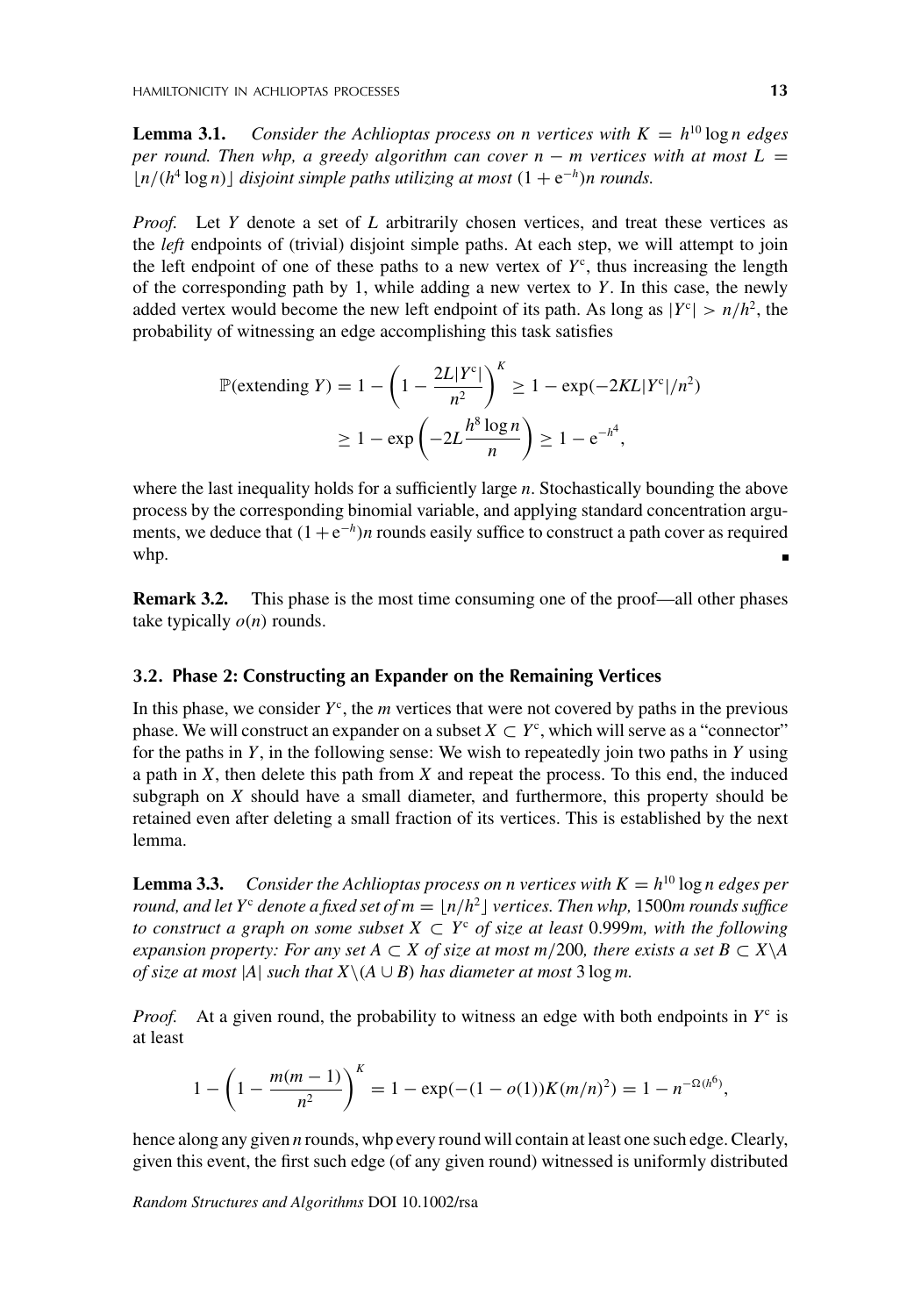in  $Y^c$ . Following Lemma 2.1, take  $D = 2000$ , and perform  $\frac{3}{4}Dm$  rounds, where the first edge in a round with both endpoints in  $Y<sup>c</sup>$  is selected. Since this essentially establishes a random graph  $G \sim \mathcal{G}(m, \frac{3D}{2m})$  on the vertices of  $Y^c$ , Lemma 2.1 ensures us that the *D*-core of this graph has size at least  $\left(1 - \frac{1}{D}\right)m$  whp. Let *X* denote this *D*-core, and recall that Corollary 2.3 asserts that every set *S* ⊂ *X* of size  $1 \le s \le m/100$  has at least 3*s* neighbors in *X*\*S*.

We next claim that, whp, any two sets of size  $s = m/200$  of *X* have an edge between them. Indeed, it is enough to show this on the original random graph  $G \sim \mathcal{G} (m, p = \frac{3D}{2m})$ , since  $X$  is an induced subgraph of  $G$ . The following simple calculation shows this fact:

$$
\mathbb{P}\left(\exists A, B : \begin{cases} N(A) \cap B = \emptyset, \\ |A| = |B| = s \end{cases}\right) \le {m \choose s}^2 (1-p)^{s^2} \le \left(\frac{em}{s} e^{-ps/2}\right)^{2s} = (200e^{1-\frac{3D}{800}})^{2s} = o(1),
$$

where the last equality holds as  $D = 2000$ .

Let  $A \subset X$  denote an arbitrary (nonempty) subset of the vertices of X of size at most  $m/200$ . Set  $X' = X \setminus A$  and let  $B \subset X'$  denote a set of maximum size, such that  $|B| \le m/100$ and  $|N(B) \cap (X \setminus (A \cup B))|$  < 2|*B*| (it may be the case that *B* is empty). If *B* is nonempty, then  $|B| \le m/100$ , and therefore *B* has at least 3|*B*| neighbors in  $X \setminus B$  and

$$
3|B| \leq |N(B) \cap (X \setminus B)| \leq |N(B) \cap (X \setminus (A \cup B))| + |A| < |A| + 2|B|.
$$

This shows that  $|B| < |A| \le m/200$ .

Furthermore, consider the set of vertices  $X'' = X \setminus (A \cup B)$ , and suppose that some nonempty set  $C \subset X''$  of size at most  $m/200$  satisfies  $|N(C) \cap (X'' \backslash C)| < 2|C|$ . Then clearly the set *B* ∪ *C* has less than  $m/100$  vertices and less than  $2|B \cup C|$  neighbors in  $X \setminus (A \cup B \cup C)$ , contradicting the maximality of *B*. We deduce that every nonempty set *C* of *X*<sup>*n*</sup> of size at most *m*/200 has at least 2|*C*| neighbors in  $X''\backslash C$ .

It remains to show that the diameter of  $X''$  is at most  $3 \log m$ . This quickly follows from the properties we have already established on  $X$ . Let  $u, v$  be two vertices of  $X''$ , and set  $t = \lfloor \log_2 m \rfloor$ . Since every nonempty set of vertices  $C \subset X''$  of size  $|C| \leq m/200$  has at least 2|*C*| neighbors in  $X''\backslash C$ , it follows that the *t*-neighborhood of *u* contains at least  $m/200$ vertices, and the same applies to *v*. Finally, either these two neighborhoods intersect, or we can select an arbitrary subset of  $m/200$  vertices from each of them, and obtain an edge between them. Altogether, the distance between *u* and *v* is at most  $2 \log_2 m + 1 \leq 3 \log m$ (for every sufficiently large *m*).

## **3.3. Phase 3: Concatenating the Paths Into a Cycle via the Expander**

Recall that we have a collection P of  $n/(h^4 \log n) = o(m/\log n)$  simple paths covering the vertices of *Y*, and that  $X \subset Y^c$  is a subset of size  $\frac{2}{3}m \leq |X| \leq m$ , such that the induced subgraph on *X* has the following property: upon removing a negligible subset of its vertices, it still contains an induced subgraph on  $(1 - o(1))|X|$  vertices with a diameter of at most  $3 \log m = O(\log n)$ . Thus, once we obtain two edges connecting endpoints of two paths in  $P$  to *X*, we can concatenate these paths using a path of length at most 3 log *m* from *X*, update *X* and *Y* accordingly, and continue the process. Crucially, at each point, we will have removed at most  $o(m)$  vertices from *X*, thus the above expansion property is maintained.

**Lemma 3.4.** *Let K and X, Y be as above, and suppose that Y is covered by*  $L \le n/(h^4 \log n)$ *disjoint simple paths. Then a simple cycle going through every vertex in Y can be constructed in at most* 5*n*/*h*<sup>7</sup> *rounds whp.*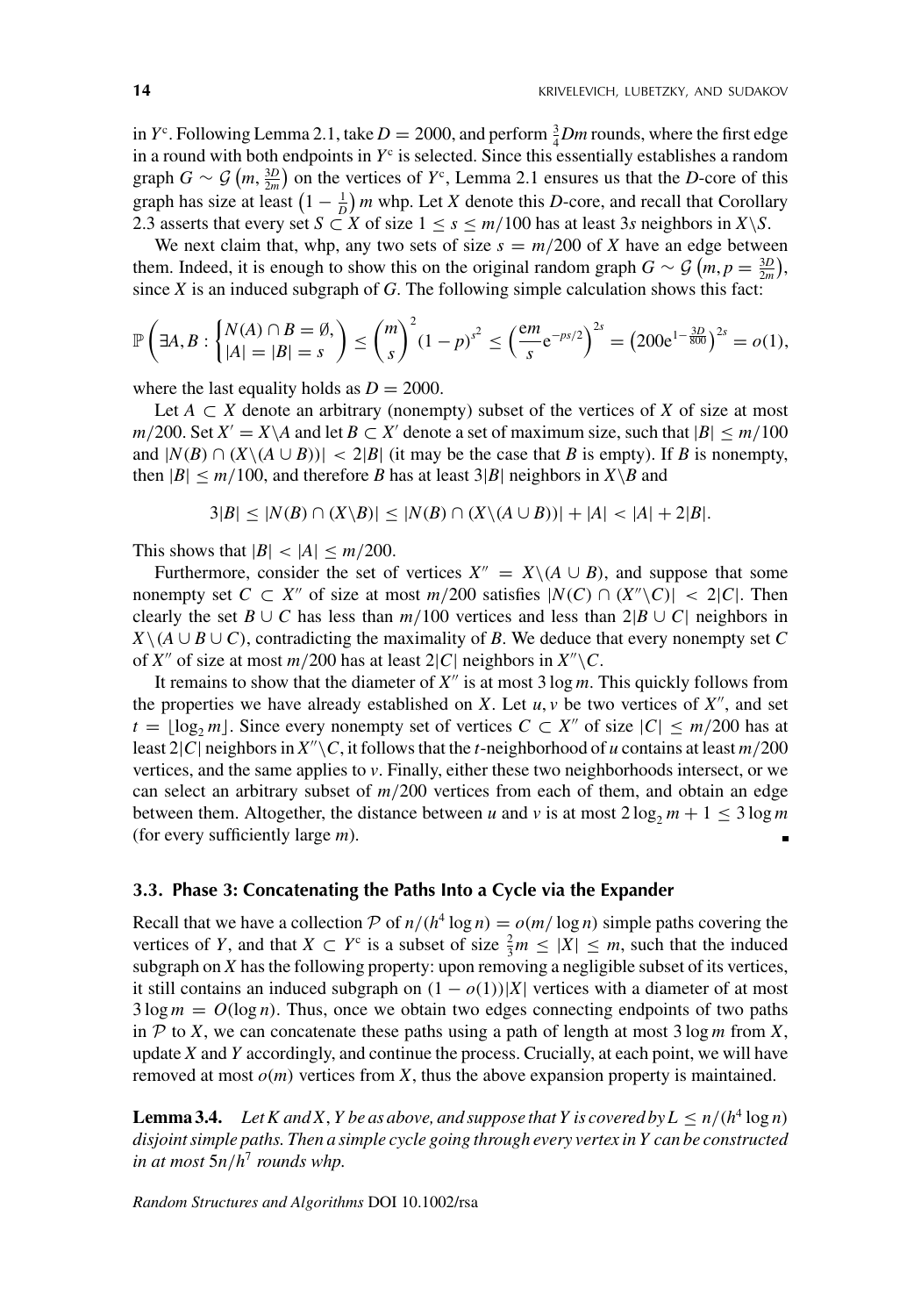*Proof.* Let P denote the given set of paths covering Y, and for every  $i \ge 0$  let  $a_i := L2^{-i}$ . Given a subset  $I \subset X$  of  $o(m)$  vertices (initially defined to be the empty set), we will write  $\hat{X} \subset X \setminus I$  as the subset of size  $(1 - o(1))|X|$ , on which the induced subgraph has diameter at most 3 log *m* (as ensured by Lemma 3.3). As long as  $a_i \geq |\mathcal{P}| > a_{i+1} \geq 1$ , consider the following process:

- Perform  $T_i := \left[2nh^2/(a_i K)\right]$  rounds, preferring an edge between  $\tilde{X}$  and an endpoint of some path in  $P$  whenever possible (settling ambiguities randomly). If indeed such edges were witnessed (and thus selected) in this stage, let  $P_1 \in \mathcal{P}$  denote the first path whose endpoint was connected to *X*.
- Repeat the first step (performing  $T_i$  rounds), this time attempting to connect an endpoint of some path in  $\mathcal{P}\backslash\{P_1\}$  (assuming this set of paths is nonempty) to *X*.

The probability of not being able to connect any  $P_1 \in \mathcal{P}$  to  $\tilde{X}$  in the first step above is at most

$$
\left(1 - \frac{4|\tilde{X}||\mathcal{P}|}{n^2}\right)^{KT_i} \le \left(1 - \frac{4 \cdot (1 - o(1))|X| \cdot a_{i+1}}{n^2}\right)^{KT_i} \le \exp\left(-(2 - o(1))T_i \frac{a_{i+1}K}{nh^2}\right) \le 1/\epsilon,
$$

where we used that there are  $2|\mathcal{P}|$  endpoints of paths, together with the facts that  $|X| \geq \frac{2}{3}m$ ,  $a_i = 2a_{i+1}$  and  $m = \lfloor n/h^2 \rfloor$ . Since  $|\mathcal{P}| - 1 \ge a_{i+1}$ , even if  $\mathcal P$  lost an element in the first step, the same applies to the probability of connecting some  $P_2 \in \mathcal{P} \setminus \{P_1\}$  to  $\bar{X}$  in the second step.

Hence, with probability at least  $1 - 2/e > 0$  we can connect  $P_1 \neq P_2 \in \mathcal{P}$  to  $\tilde{X}$  via some edges  $e_1$ ,  $e_2$ . If this event occurs, delete  $P_1$ ,  $P_2$  from  $P$ , and replace them by  $P = P_1 P_{\tilde{X}} P_2$ , where  $P_{\tilde{X}}$  is a shortest path in  $\tilde{X}$  between the two corresponding endpoints of the edges  $e_1, e_2$ . The vertices of  $P_{\tilde{X}}$  are added to *I*, which is the set of vertices that are deleted from *X*. Recall that  $|P_{\tilde{Y}}|$  is at most the diameter of  $\tilde{X}$ , which is at most 3 log  $m \leq 3 \log n$ . Combining this with the assumption that  $|\mathcal{P}| \le n/(h^4 \log n)$ , we deduce that during the whole process, the cardinality of *I* is always bounded by  $3n/h^4 = o(m)$ . Thus, Lemma 3.3 ensures us that the diameter of  $\tilde{X}$  remains at most 3 log *m*.

Since the aforementioned process costs  $2T_i$  rounds (each of the two steps utilizes  $T_i$ rounds), and succeeds in connecting two paths of P with probability at least  $1 - 2/e > 0$ , standard Chernoff type bounds imply the following. For some absolute constant  $c > 0$ , performing this process  $h \cdot a_i$  times (for a total of  $2T_i \cdot h \cdot a_i$  rounds) decreases the size of P by at least  $a_i/2$  (that is, we get  $|\mathcal{P}| \le a_{i+1}$ ) with probability at least  $1 - \exp(-cha_i)$ .

Altogether, performing the above process for all  $0 \le i \le \lfloor \log_2 L \rfloor - 1$ , for a total of

$$
\sum_{i} 2T_i \cdot h \cdot a_i \le 4\lfloor \log_2 L \rfloor \frac{nh^3}{K} \le 4n/h^7
$$

rounds, concatenates  $P$  into a single path  $P$  with failure probability at most

$$
\sum_i \exp(-cha_i) \le 2 \exp(-ch) = o(1).
$$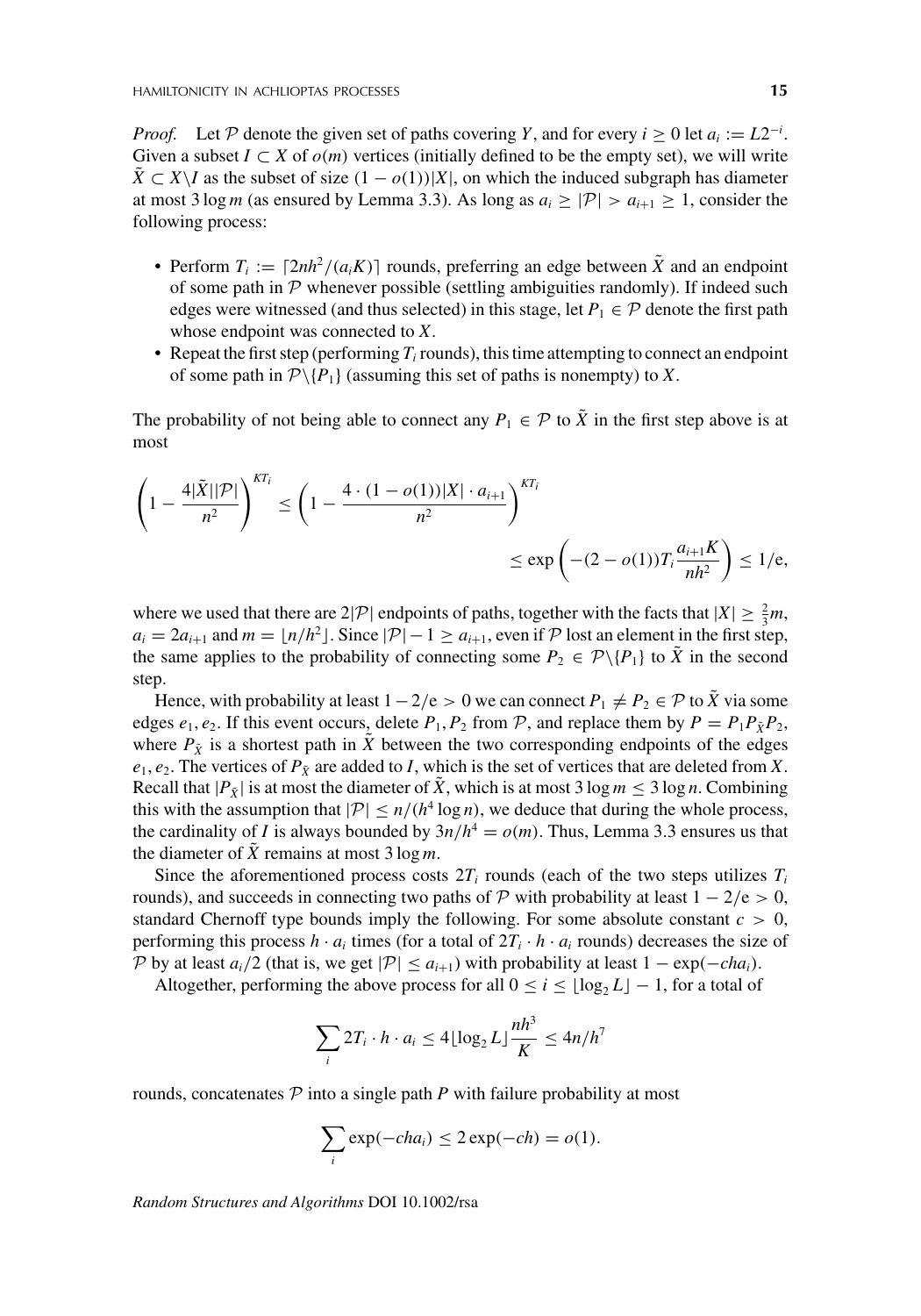At this point, we arbitrarily identify the endpoints of *P* as *left* and *right*, and wish to join these two endpoints via a simple path in  $\tilde{X}$ . To this end, we essentially repeat the above process. A calculation similar to the one above shows that performing  $T = |n/(2h^7)|$ rounds in an attempt to connect a given endpoint of  $P$  to  $\tilde{X}$  has a success probability of

$$
1 - \left(1 - \frac{2|\tilde{X}|}{n^2}\right)^{KT} \ge 1 - n^{-(1-o(1))h} = 1 - o(1).
$$

Therefore,  $2T \le n/h^7$  further rounds enable us to close *P* into a cycle whp. Altogether, we have used  $5n/h^7$  rounds in order to produce whp a simple cycle going through every vertex of *Y*, as required.

#### **3.4. Phase 4: Creating a Hamilton Cycle on the Remaining Vertices**

At this point, there is a simple cycle going through every vertex of *Y*; once again, let  $X = Y<sup>c</sup>$ denote the remaining set of vertices, and recall that  $|X| = (1 - o(1))m$  (initially, *Y* had cardinality  $n - m$ , to which we added a total of  $o(m)$  vertices in connector paths).

In our model, at every given round, *K* ordered pairs are uniformly and independently chosen out of  $[n]^2$ , hence each of these pairs has a probability of  $(1 - o(1))(m/n)^2$  to describe an edge with both endpoints in X. By standard concentration arguments, at least  $\frac{1}{2}K(m/n)^2$  = <sup>1</sup>/<sub>2</sub>*h*<sup>6</sup> log *n* such edges appear in a given round with probability at least 1−*n*<sup>-Ω(*h*<sup>6</sup>)</sup>. In particular, along any given *n* rounds, whp every round contains at least  $\frac{1}{2}h^6 \log n$  edges with both endpoints in *X*.

Therefore, restrict the process to the set *X*, with, say,  $K' = \log m/h$  edges per round. In this setting, Theorem 1.1 shows how a Hamilton cycle on *X* can be constructed within  $(1 + o(1))\frac{m}{2K'}\log m = \left(\frac{1}{2} + o(1)\right)(mh) < mh$  rounds (for a sufficiently large *n*) whp, as required.

# **3.5. Phase 5: Merging the Two Cycles**

Consider the two simple cycles  $C_X$ ,  $C_Y$  on the vertices of *X*, *Y* respectively, constructed in the previous phases, and choose an arbitrary orientation for each of them. For any vertex *x* ∈ *X* and any vertex *y* ∈ *Y*, let *x*<sup>+</sup> and *y*<sup>+</sup> denote the subsequent vertices on the cycles  $C_X$ and  $C_Y$  respectively. In order to patch the two cycles into one, we do the following.

First, we perform  $T_1 := n/h^2$  rounds, preferring edges in  $e(X, Y)$ , the cut between X and *Y*, whenever such appear (settling ambiguities arbitrarily). Let  $\mathcal{E} \subset e(X, Y)$  denote all edges between *X*, *Y* added in this manner. At every given round,

$$
\mathbb{P}(\text{receiving an edge of } e(X, Y)) = 1 - \left(1 - \frac{2|X||Y|}{n^2}\right)^K
$$
  
=  $1 - \left(1 - \frac{(2 - o(1))m(n - m)}{n^2}\right)^K \ge 1 - e^{-(2 - o(1))mK/n} = 1 - n^{-\Omega(h^8)},$ 

hence at the end of  $T_1$  rounds as above, by standard Chernoff-type inequalities, the probability of the event that  $|\mathcal{E}| \ge n/(2h^2)$  is at least 1 − exp(−Ω(*n*/*h*<sup>2</sup>)). Condition therefore on this event.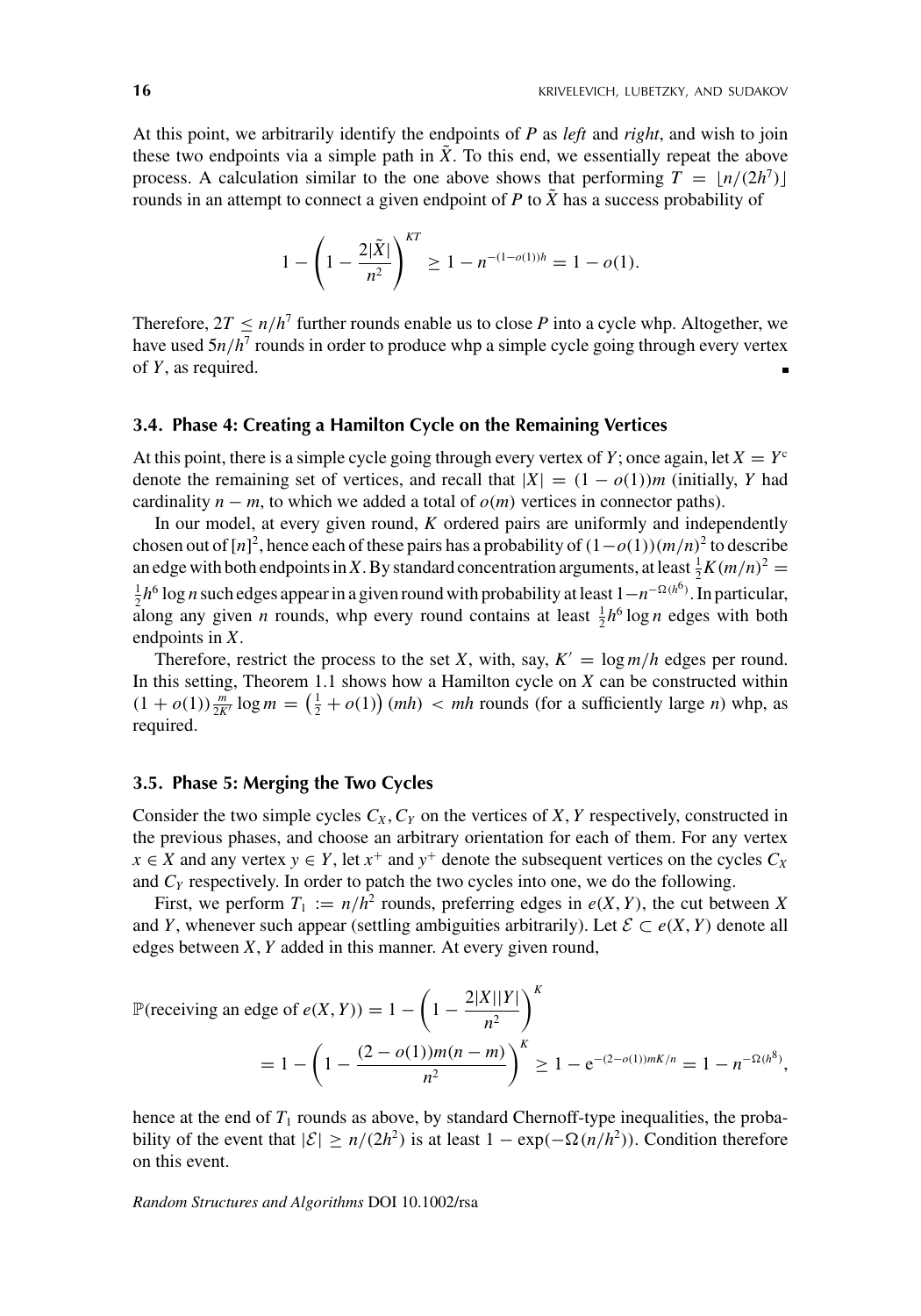Second, let

$$
\mathcal{E}^+ := \{ (x^+, y^+) : e = (x, y) \in \mathcal{E} \},\
$$

and note that  $|\mathcal{E}^+| = |\mathcal{E}| \ge n/(2h^2)$ . We perform  $T_2 := n/\log n$  rounds, preferring edges in  $\mathcal{E}^+$  and settling ambiguities arbitrarily. Letting *B* denote the event of missing every edge of  $\mathcal{E}^+$  throughout these  $T_2$  rounds, we get

$$
\mathbb{P}(B) \le 1 - \left(1 - \frac{2|\mathcal{E}^+|}{n^2}\right)^{KT_2} \le \exp(-2|\mathcal{E}^+|KT_2/n^2) \le \exp(-h^8) = o(1).
$$

Therefore, whp, for some  $x \in X$  and  $y \in Y$  the above process adds the two edges  $e = (x, y)$ and  $e^+ = (x^+, y^+)$ , using which the two cycles  $C_X$  and  $C_Y$  can be patched in the obvious manner into a Hamilton cycle. This completes the proof of Theorem 1.2.

# **4. INTERMEDIATE REGIME:**  $K = \Theta(\log n)$

In this section, we prove Theorem 1.3. The lower and upper bounds we present are straightforward corollaries of our results in the previous section, and differ by a multiplicative factor of 3. While we make no effort to tighten this gap, it seems that the techniques we used in the previous sections do not suffice for establishing a tight result for  $K = \Theta(\log n)$ .

We begin with the asymptotical upper bound, and recall that for this purpose, we may allow repeating edges and self-loops, and thus assume that the *K* edges presented at each round are independently and uniformly selected from [*n*] 2. The key element of the upper bound is the application of the results of Section 2.2, where a bipartite random graph of large (one sided) minimal degree was constructed. The previous analysis of the second stage of the greedy algorithm employed in that section will suffice for our purposes, yet when analyzing its first stage we made use of the fact that we have  $\omega(n)$  rounds at our disposal [since *K* was  $o(\log n)$ ], and this is no longer the case. We therefore require a more refined result, which is incorporated in the next lemma. There, we use the notion of a random *d*-out graph: This is a graph on *n* labeled vertices, obtained by choosing, independently for every vertex, a set of *d* out-neighbors, and then erasing edge directions and deleting multiple in case that appear.

**Lemma 4.1.** Let d be a fixed integer, let  $K = K(n)$  grow to infinity with n, and consider *the Achlioptas process that presents K edges at each round. Then a random d-out graph can be constructed in at most*  $(1+o(1))$   $\left(d+\frac{\log n}{K}\right)$  *n rounds whp, where the o*(1)-term tends *to* 0 *as*  $n \rightarrow \infty$ *.* 

Once we prove the above lemma, the upper bound of  $(1 + o(1)) (3 + \frac{\log n}{K}) n$  will immediately follow from a beautiful result of Bohman and Frieze [7], which states that a random 3-out graph is Hamiltonian whp.

*Proof of Lemma 4.1.* Recalling that each round consists of *K* ordered pairs, each chosen uniformly at random from  $[n]^2$ , we will ignore the second coordinate of each pair, and base our decisions solely on the degrees of the first coordinates (rounds featuring either a repeated edge or a self-loop are automatically ignored). Clearly, such an algorithm, guaranteeing minimum degree *d* for every vertex, immediately provides a construction of a random *d*-out graph (one can simply take the first *d* out-neighbors assigned to each vertex).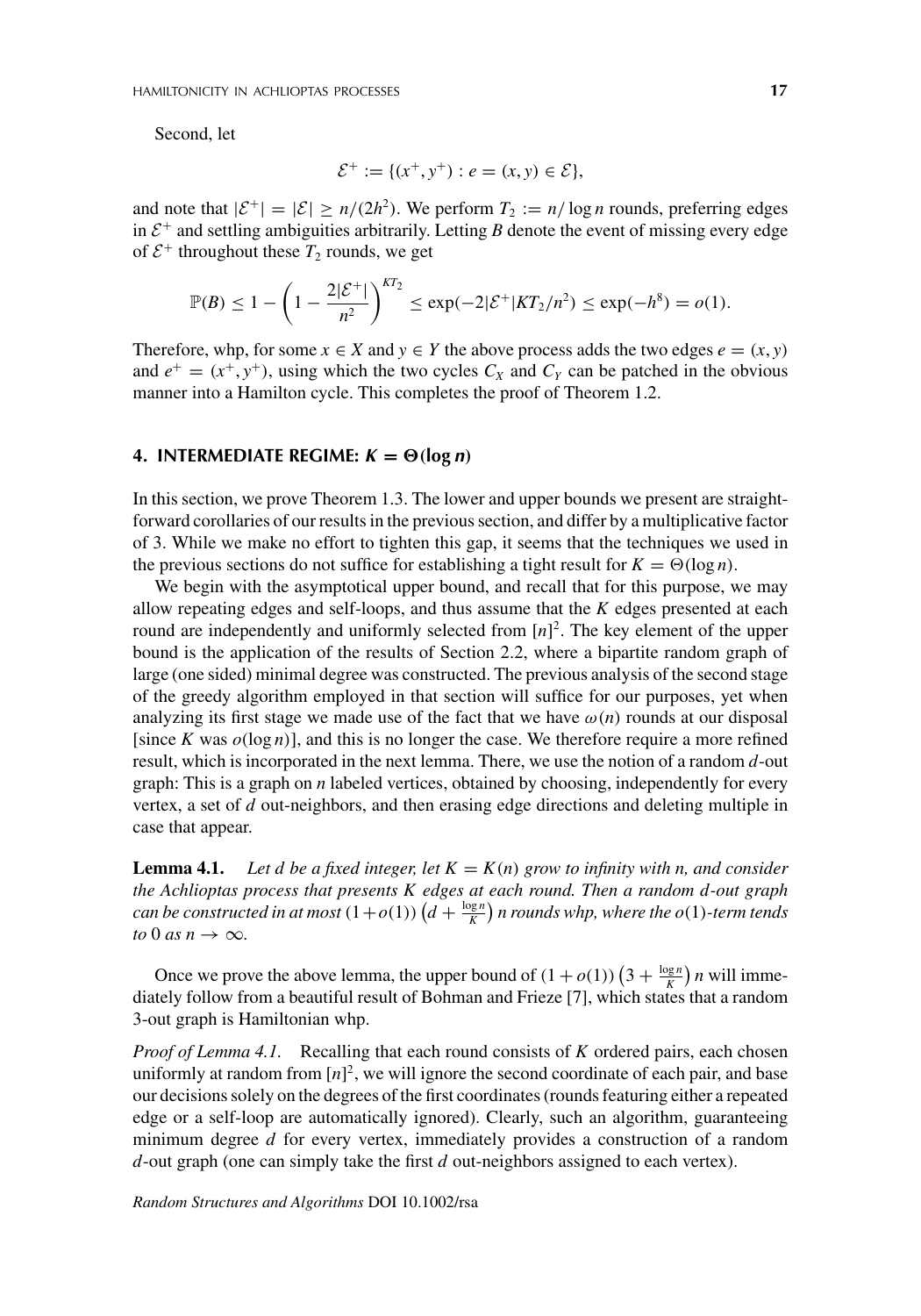Consider the first stage of the greedy algorithm, which for  $j \in \{0, \ldots, d-1\}$  prioritizes vertices of degree *j* for a period of  $T_1 = \left(1 + \frac{\epsilon}{2d}\right)n$  rounds. That is, for every  $j \in \{0, \ldots, d-1\}$ , the algorithm performs  $T_1$  rounds, where it chooses an ordered pair whose first coordinate is a vertex of degree *j* whenever such a pair appears (settling ambiguities randomly). Whenever no such pair appears, the round is forfeited.

As before, let  $X_i = X_i(t)$  denote the set of vertices that have degree *j*, and whenever the context of  $X_j$  is clear, let  $A_{X_j}$  denote the event that a pair whose first coordinate belongs to  $X_j$ is presented at a given round. Consider the phase where the algorithm focuses on *j*-degree vertices. As long as  $|X_j| \ge n/\sqrt{K}$ , the following holds:

$$
\mathbb{P}(A_{X_j}) = 1 - (1 - |X_j|/n)^K \ge 1 - \exp(-K|X_j|/n) \ge 1 - \exp(-\sqrt{K}) \ge 1 - \frac{\epsilon}{4d},
$$

where the last inequality holds for any sufficiently large *n*, given the fact that  $K \to \infty$  with *n*. Hence, either  $|X_j(T_1)| \le n/\sqrt{K}$ , or the number of rounds in which we witness an ordered pair whose first coordinate is a *j*-degree vertex stochastically dominates a binomial variable with  $T_1$  trials and mean  $\left(1 + \frac{\epsilon}{2d}\right)\left(1 - \frac{\epsilon}{4d}\right)n \ge \left(1 + \frac{\epsilon}{8d}\right)n$  (as clearly  $\epsilon \le d$ ). In this case, Chernoff's inequality implies that, along these  $T_1$  rounds, we witness at least *n* such ordered pairs whp, and in particular, we again obtain that  $|X_j(T_1)| \le n/\sqrt{K}$  whp. Altogether, we pairs may condition on the event that  $|X_j(T_1)| \le n/\sqrt{K}$ .

At this point, we can rejoin the analysis of Lemmas 2.5 and 2.6. Recall that Lemma 2.5 aimed to reduce the fraction of low-degree vertices to  $\frac{\epsilon}{2K}$  at the cost of *cn* rounds for some large constant  $c = c(\epsilon)$ , while Lemma 2.6 eliminated all low-degree vertices at the cost of  $\left(\frac{1}{2} + \epsilon\right)$   $\frac{n}{K}$  log *n* additional rounds. In our case, we could not afford the cost of *cn* rounds utilized by Lemma 2.5, since we aim to get a bound of  $(1+o(1))$   $\left(d+\frac{\log n}{K}\right)n$  rounds. Hence, we worked to reduce the initial fraction of low-degree vertices to  $1/\sqrt{\frac{k}{K}}$ . As we next show, this will allow the argument of Lemma 2.5 to ensure the same end-result at the permissible cost of  $\Theta(n/\sqrt{K})$  rounds. Furthermore, the analysis of Lemma 2.6 will thereafter hold as is (up to a factor of 2, owed to the fact that we only examine the first coordinate of each ordered pair).

Notice that henceforth, as long as  $|X_j| > \frac{\epsilon}{2dK}n$ , we have

$$
\mathbb{P}(A_{X_j}) \geq 1 - \exp(-K|X_j|/n) \geq 1 - \exp\left(-\frac{\epsilon}{2d}\right),
$$

precisely bound (2). Therefore, the argument following that equation in Lemma 2.5 implies that, for some fixed  $c_1 > 0$ , after at most  $\Delta = c_1 |X_j(T_1)|$  rounds we get  $|X_j| < \frac{\epsilon}{2dK} n$  whp. Recalling that  $X_j(T_1) \le n/\sqrt{K}$  and that  $K \to \infty$  with *n*, we deduce that  $\Delta \le \frac{\epsilon}{2d}n$  for every sufficiently large *n*.

Altogether, after  $T_1 + \Delta \leq (1 + \frac{\epsilon}{d}) n$  rounds we obtain that  $|X_j| < \frac{\epsilon}{2dK} n$  whp. By applying this sequentially for  $j = 0, \ldots, d-1$ , almost surely all but at most  $\frac{\epsilon}{2K}n$  vertices obtain degree at least *d* (with uniformly distributed neighbors) within a total of  $(d + \epsilon)n$  rounds.

The second stage of the algorithm, corresponding to Lemma 2.6, focuses only on the vertices  $\bigcup_{j=0}^{d-1} X_j$ , that is, the vertices which have degree smaller than *d* at the end of the first stage. Call this set of vertices *U*. The greedy algorithm at this stage will choose an ordered pair, whose first coordinate is in *U*, whenever one is presented (settling ambiguities randomly, and ignoring rounds where no such pair appears).

Let  $A_U$  denote the event that, at a given round, we witness a pair whose first coordinate lies in *U* (recall that (3) gave a bound on the analogous probability in Lemma 2.6). As  $|U| < \frac{\epsilon}{2K}n$ , we have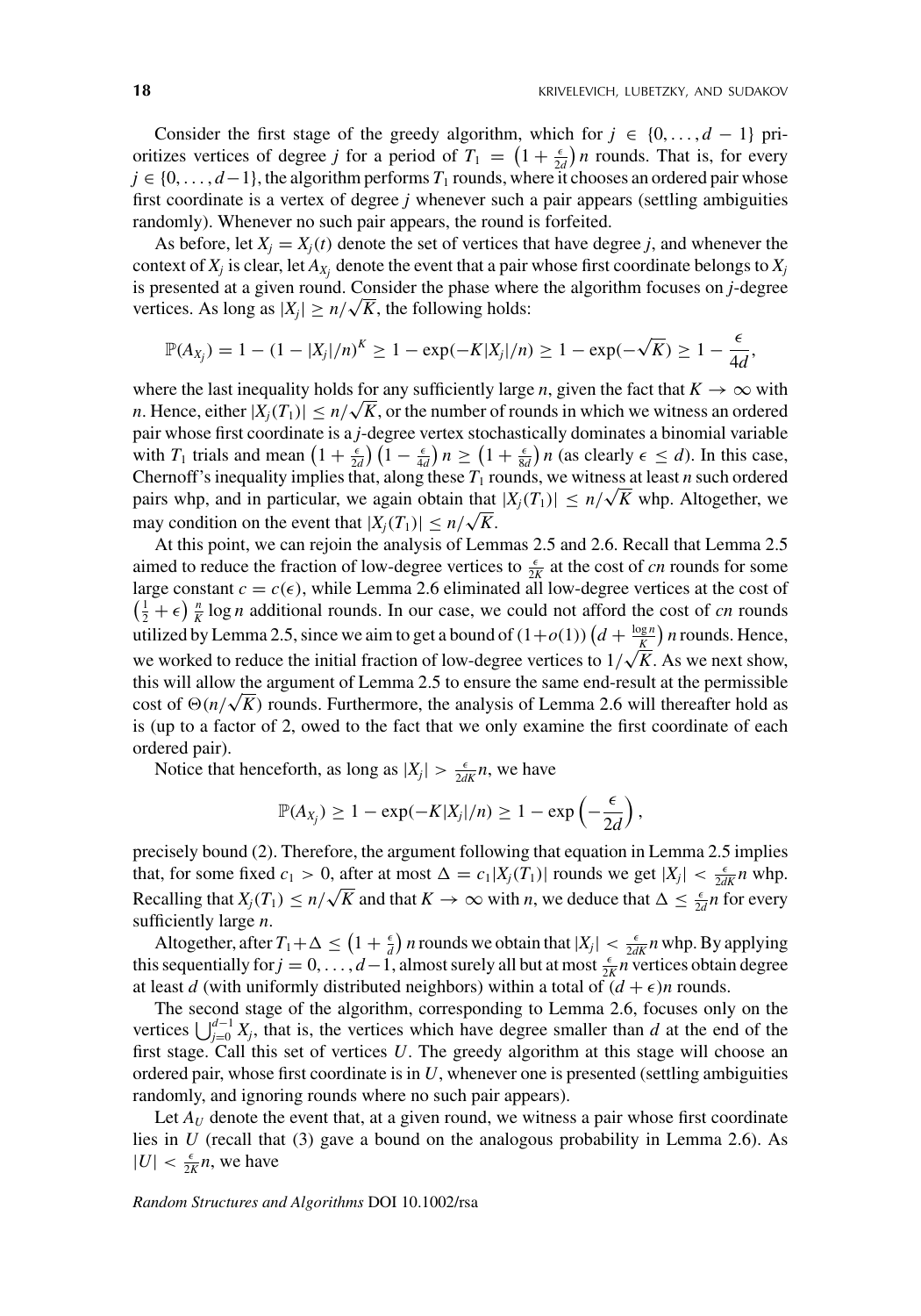$$
\mathbb{P}(A_U) = 1 - \left(1 - \frac{|U|}{n}\right)^K \ge \left(1 - \frac{K|U|}{2n}\right)K\frac{|U|}{n} \ge \left(1 - \frac{\epsilon}{4}\right)K\frac{|U|}{n}.
$$

Therefore, applying the same argument as in Lemma 2.6, only with  $T_2 = (1 + \epsilon) \frac{n}{K} \log n$ , provides a minimal degree of  $d$  after  $T_2$  additional rounds whp.

The lower bound will follow from the next lemma:

**Lemma 4.2.** Let d be a fixed integer, and let  $\epsilon > 0$ . Consider the Achlioptas process which *presents*  $K = K(n)$  *edges at each round. Then for any edge-choosing online algorithm, after*  $T = (1 - \epsilon) \left( d + \frac{\log n}{K} \right) n/2$  *rounds there remain*  $n^{\epsilon/2}$  *vertices of degree smaller than d whp.* 

*Proof.* Consider the graph after  $T = (1 - \epsilon)dn/2$  rounds of the process have been completed; clearly, at this point (by a simple counting argument) there are at least  $\epsilon n$  vertices of degree smaller than *d* in the graph. Let *X* denote this set of vertices. We claim that, whp, at least  $n^{\epsilon/2}$  of these vertices will not be incident to any of the edges that appear in the next  $\Delta = (1-\epsilon)\frac{n}{2K}$  log *n* rounds altogether. This follows from a straightforward second moment argument, identical to the one that shows that the random graph  $\mathcal{G}(n,(1-\epsilon)\frac{\log n}{n})$  has  $n^{\epsilon-o(1)}$ isolated vertices (and in fact, this is precisely the graph obtained by collecting all  $K\Delta$  edges featured along the  $\Delta$  rounds).

Once again, to simplify the analysis, we assume that the input of each round is a sequence of*K* ordered pairs, each chosen uniformly at random and independently from[*n*] 2. As argued before, the number of rounds where this selection contains an "illegal" pair (a repeating edge or a self loop) is negligible.

For  $v \in X$ , let  $Y_v$  denote the indicator of the event that none of the  $n-1$  potential edges incident to *v* appear in any of the  $\Delta$  additional rounds we make. The following holds:

$$
\mathbb{E}Y_{\nu} = \left(1 - \frac{2(n-1)}{n^2}\right)^{K\Delta} \ge e^{-(2-o(1))K\Delta/n} = n^{-1+\epsilon+o(1)}.
$$

Let  $Y = \sum_{v \in X} Y_v$ . We obtain that, for instance,  $EY \ge 2n^{\epsilon/2}$  for any sufficiently large *n*. Similarly, for any  $u, v \in X$ 

$$
Cov(Y_u, Y_v) = \mathbb{E}[Y_u Y_v] - \mathbb{E}Y_u \mathbb{E}Y_v = \left(1 - \frac{2(2n-3)}{n^2}\right)^{K\Delta} - \left(1 - \frac{2(n-1)}{n^2}\right)^{2K\Delta} < 0.
$$

The last inequality holds for any  $n \geq 4$ , since for any such *n* we have  $(1 - \frac{2(2n-3)}{n^2})$  $(1 - \frac{2(n-1)}{n^2})^2$ . Therefore, Var(*Y*)  $\leq \mathbb{E}Y$ , and by Chebyshev's inequality we have  $\hat{Y} > n^{\epsilon/2}$ whp, as required.

The aforementioned lemma implies that after  $(1-o(1))(1+\frac{\log n}{2K})n$  rounds of the Achlioptas process, the obtained graph whp contains vertices of degree smaller than 2, and is thus not Hamiltonian. This concludes the proof of Theorem 1.3.

#### **5. CONCLUDING REMARKS AND OPEN PROBLEMS**

In this section, we describe briefly several related results that can be obtained using the methods of the current article, and also discuss some related problems.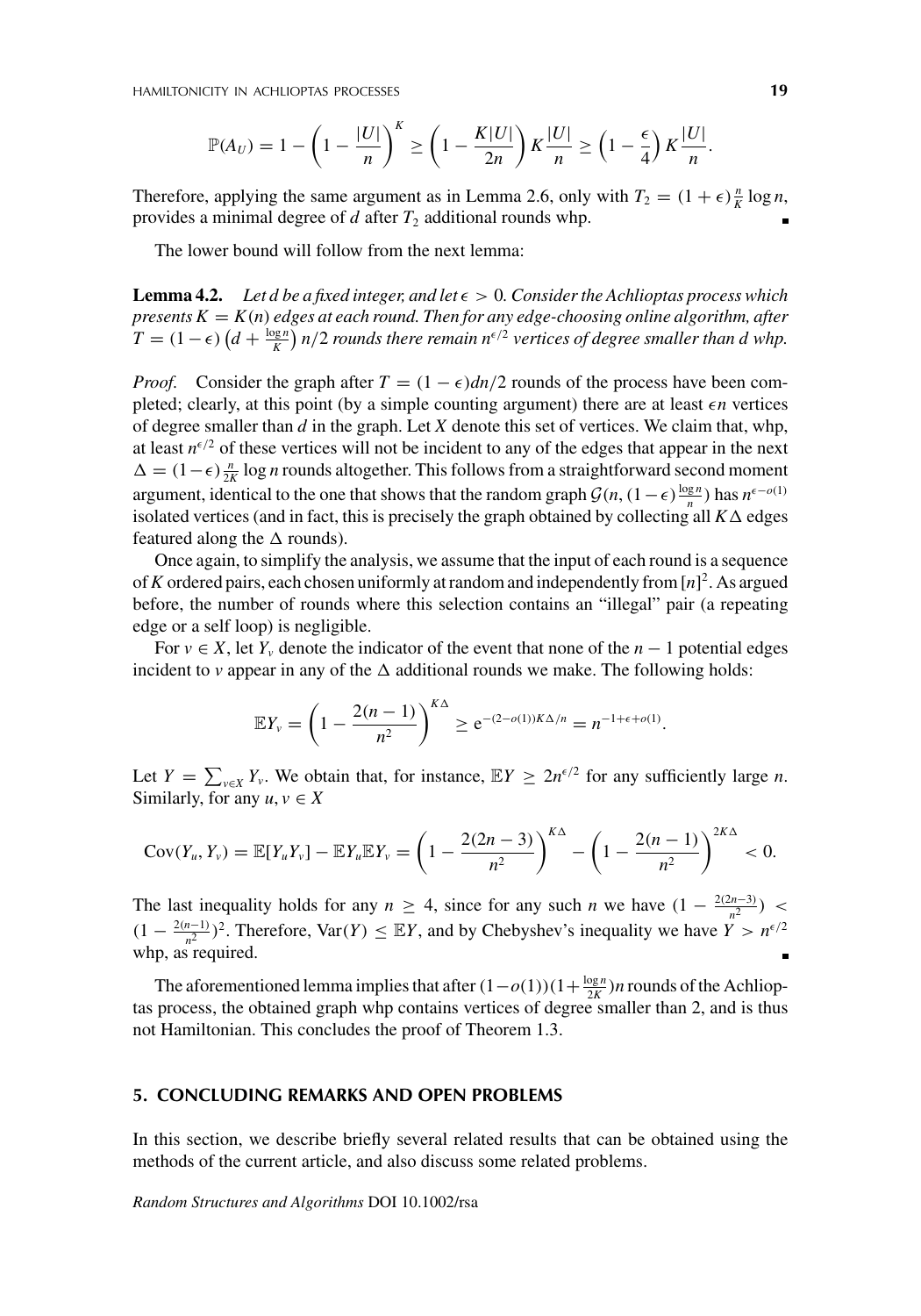- 1. It is quite natural to ask about the validity of the hitting time version of our result. Specifically, the question is: given the value of  $K \geq 2$ , does there exist an online algorithm for the Achlioptas process with parameter  $K$  that is capable of creating whp a Hamilton cycle exactly at the moment (round) where for the first time every vertex is incident to at least two edges in the union of edges presented at all rounds? In quite a few random graph processes the hitting time of the property of being of minimum degree at least two coincides whp with that of Hamiltonicity. In our case, we have reasons to believe that the picture is different even for  $K = 2$ . Here is an heuristic argument supporting this belief of ours. Consider indeed a typical moment when the last vertex of degree at most one disappears in the union of all presented edges. This moment comes normally after we have seen about  $m = \frac{n}{2} (\log n + \log \log n)$  edges, that is, after about  $m/2$  rounds. At this moment the number of vertices of degree exactly two will be of order log *n*. In order for the hitting time result to be valid, all edges incident to these vertices of degree two should have been chosen by the algorithm in corresponding rounds. There are  $\Theta(\log n)$  of these edges, and therefore with decent probability one of them appeared during the first *n*/2 (say) rounds. Denote this edge by *e*, and its counterpart in the corresponding round by *f* . Again, with decent probability both *e* and *f* were isolated edges at that round, and therefore the algorithm could not really distinguish between them and had no reasons to choose *e* over *f* at that round. Thus, the hitting time version of our result appears to be rather problematic.
- 2. A setting closely related to the Achlioptas process is that of *online Ramsey* problems. In this setting, similarly to the Achlioptas process with parameter  $K$ , each round an online algorithm is presented with *K* edges, chosen uniformly at random from the set of edges of the complete graph  $K_n$  on  $n$  vertices. (The difference with our setting, where the edges are chosen only from those missing in the current graph, is usually insignificant.) The algorithm—unlike in the Achlioptas process, where only one edge is to be chosen and the rest are discarded—colors the *K* presented edges in *K* distinct colors. Usually a graph property *P* (Hamiltonicity, existence of a copy of a fixed graph *H*, etc.) is given, and the algorithm's goal is either to create a graph possessing *P* in each of the *K* colors as soon as possible, or alternately to avoid creating *P* in any of the colors for as long as possible. The aforedescribed setting has been considered by in Marciniszyn, Mitsche and Stojaković [23], and by Prakash, Spöhel and Thomas [25]. (One should mention that the above described setting is just one of several possible Ramsey-type online games. Another possible setting is where edges arrive one by one and are colored in one of *K* colors: This setting has been considered by Marciniszyn, Spöhel and Steger in [24] and by Bohman, Frieze, Krivelevich, Loh and Sudakov in [6].) In our context, the property *P* under consideration is that of Hamiltonicity, and the algorithm's task is to create a Hamilton cycle in each of the *K* colors. This is certainly a harder task than creating a Hamilton cycle in the Achlioptas process—the latter corresponds essentially to creating a Hamilton cycle in the first color.

Using our techniques, we can solve the above described problem asymptotically for the case where  $K = o(\sqrt{\log n})$ . For this case, we can describe an algorithm that whp creates a Hamilton cycle in each of the *K* colors during  $\frac{1+o(1)}{2K}n \log n$  rounds, thus strengthening our main result for this range of the parameter *K*. Here is a sketch of the proof. At large it is quite close to the proof presented in Section 2, so we restrict ourselves to describing the required adjustments in our argument. In the text below,  $c, c'$  stand for generic positive constants whose values can be adjusted appropriately from an occasion to an occasion for the argument to go through.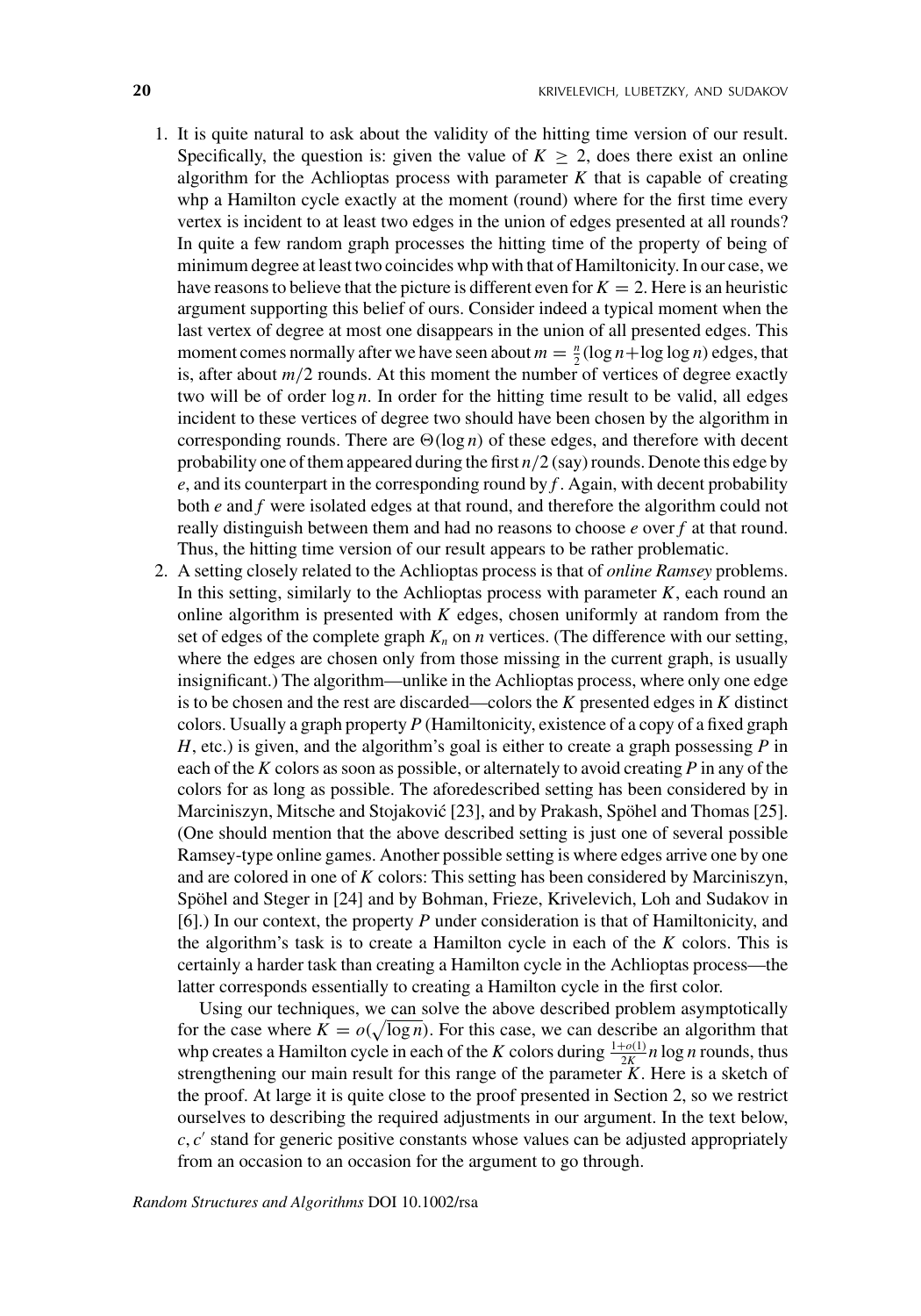Just like in Section 2 the algorithm proceeds in three stages. In the first stage, it aims to create a vertex subset *W* of size  $|W| \ge (1 - \epsilon)n$  such that the subgraph spanned by *W* in each of the *K* colors is an expander. To achieve this goal, each round the algorithm colors the *K* presented edges at random into *K* distinct colors. The first stage lasts  $\frac{3K}{4\epsilon}n$  rounds. Putting  $D = K/\epsilon$ , each color class is then distributed as a random graph  $\mathcal{G}(n, p)$  with  $p = \frac{3D}{2n}$ . In the proof of Lemma 2.1 we have shown that with probability  $1-e^{-\Omega(n)}$ , for every subset *S* of  $\mathcal{G}(n, \frac{3D}{2n})$  of size *n*/*D*, there are at least *n* edges in the cut  $(S, S^c)$ . A union bound thus implies that whp this holds for all the *K* color classes at once. Next, conditioning on this event, we perform the following iterative process. Starting with *W* as the entire set of vertices, we repeatedly remove from *W* (in an arbitrary order) any vertex that has less than *D* neighbors in *W* in one of the *K* color classes. Notice that, once *n*/*D* vertices are removed on account of some given color class, they form a set *S* with |∂*S*| < *n* in that color class, contradicting our assumption. It thus follows that the process ends after at most  $Kn/D = \epsilon n$  vertices are removed from *W*. Therefore, the resulting subset *W* has size  $|W| \ge (1 - \epsilon)n$  and each of its vertices has at least *D* neighbors in *W* in every color.

At this point, we apply Corollary 2.3, which in fact applies not only to the *D*-core of a random graph  $G(n, p)$  with  $p = \frac{3D}{2n}$ , but rather to any subgraph of this random graph that has minimal degree *D*, and its statement holds with probability  $1 - n^{-\Omega(1)}$ (as the calculation in Lemma 2.2 shows). We deduce that for any given color, with probability  $1 - n^{-\Omega(1)}$ , every subset  $S \subset W$  of size  $1 \leq s \leq n/100$  has at least 3*s* neighbors of the same color in  $W \setminus S$ . Thus, the above statement holds whp for all K colors at once, and altogether, the required expansion properties of *W* are obtained in each of the *K* colors at the cost of  $\Theta(Kn)$  rounds. Using our assumption that  $K = o(\sqrt{\log n})$ , this amount of rounds is  $o((n/K) \log n)$ , as desired.

Set  $U := V \backslash W$ , and for  $u \in U$  let  $d(u, W)$  denote its number of neighbors in W. The first part of Stage 2 of the algorithm is again similar to the second stage of the current proof, but now the algorithm aims to have  $d(u, W) \ge dK$  for all but at most  $\epsilon n/(2K)$  vertices of *U*, where  $d = 20$ . The algorithm effectively chooses at most one edge per round and colors it in the required color, the colors rotate at every vertex of *U* (thus, the first chosen edge between  $u \in U$  and *W* is colored in the first color, the second one in the second color, etc.); this way we ensure that once  $dK$  chosen edges in the cut  $(U, W)$  touch a vertex  $u \in U$ , this vertex has at least *d* neighbors uniformly chosen over *W* in each of the *K* colors. The argument here is quite similar to that of Subsection 2.2, but now we aim at  $|X_j| \leq \frac{\epsilon n}{2dK^2}$  for all  $1 \leq j < dK$  (where *X<sub>i</sub>* is the number vertices  $u \in U$  with  $d(u, W) = j$ ). In order to analyze the process of the gradual decrease of  $|X_j|$ , we say that a substage *i* is completed when  $|X_j| \leq \epsilon n/e^i$ ,  $i = 1, \ldots, \log(2dK^2)$ . Call a round successful if one of the *K* presented edges is between  $X_i$  and W. Since the number of non-edges between  $X_i$  and W at a given round is proportional to  $|X_j| \cdot |W| = \Theta(|X_j|n)$ , the probability that at least one of the *K* edges drawn at this round connects between  $X_i$  and *W* is easily seen to be proportional to  $|X_i|K/n$  for  $|X_i| = O(n/K)$  and to be bounded away from 0 by an absolute constant  $c > 0$  for  $|X_i| = \Omega(n/K)$ . Hence, similarly to (2), the probability that a round is successful is at least  $\min(c, \frac{c|X_j|K}{n})$ . By the balls-and-bins argument in the proof of Lemma 2.5, it follows that  $O(|X_j|)$  successful rounds would complete substage *i*. Therefore, with very high probability we need to wait  $\max(c'|X_j|, \frac{c'n}{K})$ rounds. The total waiting time for all substages then is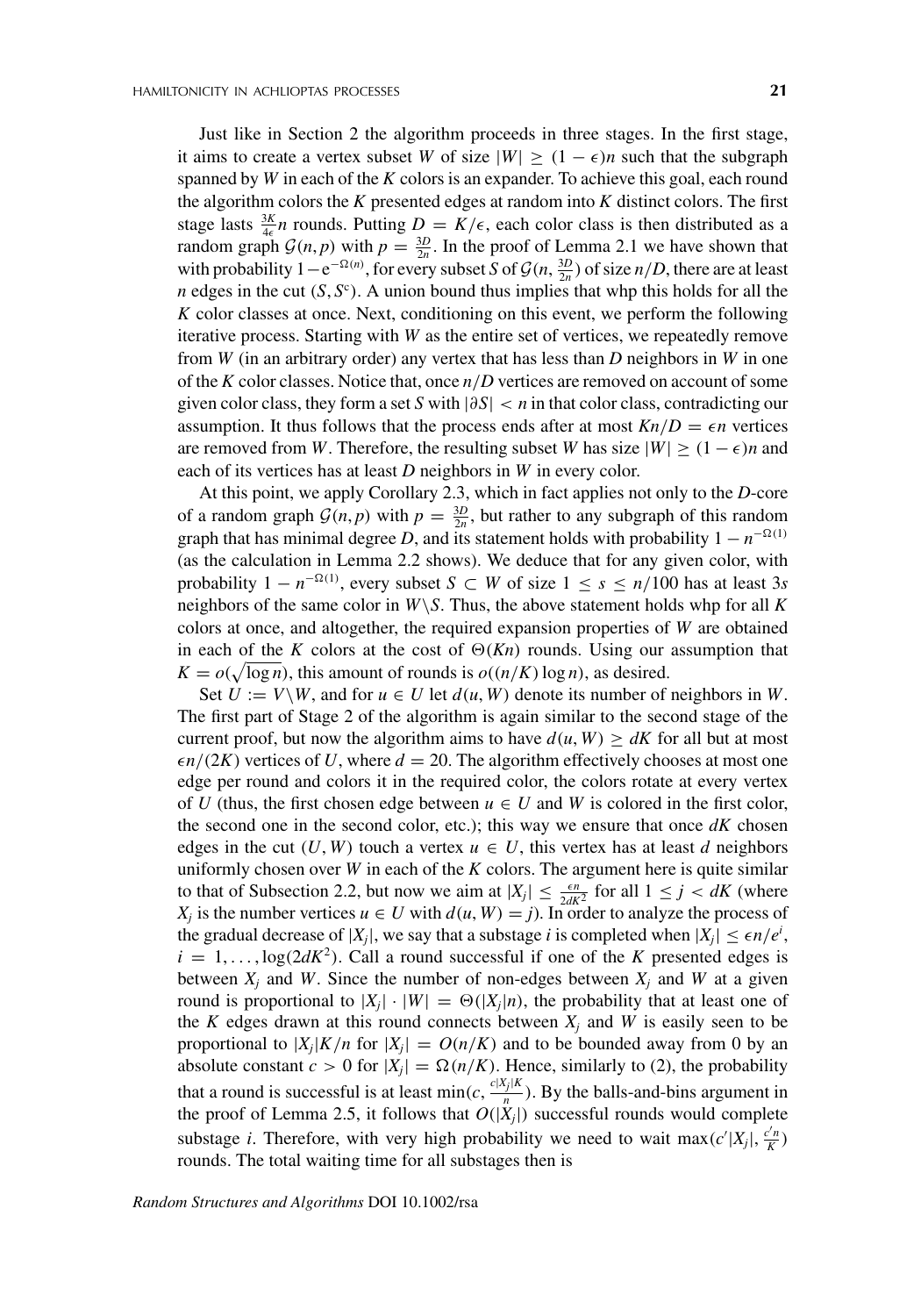$$
\sum_{i=1}^{\log(2dK^2)} \max\left(\frac{c'\epsilon n}{e^i}, \frac{c'n}{K}\right) = O(n)
$$

with probability exponentially close to 1. Summing over all *j*, we see that whp we need *O*(*Kn*) rounds to complete the first part of Stage 2 (recall that *d* is a constant). Recalling our assumption  $K = o(\sqrt{\log n})$ , we again derive that whp the first part of Stage 2 completes successfully in  $o((n/K)\log n)$  rounds.

The second part of Stage 2 of the algorithm starts with a residual set  $U_0 \subset V\backslash W$ of cardinality  $|U_0| = O(\epsilon n/K)$  such that all vertices of  $U\setminus U_0$  have at least *d* random neighbors in *W* in each of the*K* colors. The algorithm will choose and color effectively at most one edge per round. Here the goal is to ensure that by the end of the stage each vertex  $u \in U_0$  will have degree at least  $dK$  into  $W$  (and then, just like before, we will color these edges while rotating colors). The argument is very similar to that of Lemma 2.6. Denote  $|U_0| = t$ . During  $T_2 = \left(\frac{1}{2} + \epsilon\right) \frac{n}{K} \log n$  rounds we observe and color  $M = \left(1 + \frac{\epsilon}{3}\right)t \log n$  edges between  $U_0$  and  $W$  with probability  $1 - n^{-\Omega(t)}$ , just as in Lemma 2.6. The final calculation is a bit different here: the probability that after *T*<sub>2</sub> rounds a vertex  $v \in U_0$  has less than *dK* edges incident to *v* and chosen by the algorithm is at most:

$$
dK\binom{M}{dK}\left(\frac{1}{t}\right)^{dK}\left(1-\frac{1}{t}\right)^{M-dK} \leq dK\left(\frac{eM}{dKt}\right)^{dK}e^{-(1-o(1))M/t} \leq dK(c\log n)^{dK}e^{-(1+\frac{\epsilon}{3})\log n}.
$$

Recalling that we assume  $K = o(\sqrt{\log n})$  (a much weaker assumption would suffice here), the latter estimate is  $o(1/n)$ , and we can apply the union bound to derive that whp after  $\frac{1}{2}(1+\epsilon)\frac{n}{K}\log n$  rounds the second part of Stage 2 will be completed with all vertices of *U* having at least *d* neighbors in *W* in each of the *K* colors.

Stage 3 is essentially identical to the corresponding stage of our algorithm for the Achlioptas process, as described in Section 2.3. Currently we have an expander in each of the *K* colors, and as argued in Section 2.3, adding a linear number of random edges on top of each color produces with very high probability a Hamilton cycle. Running the process for *Cn* additional rounds, with  $C > 0$  being a large enough constant, and coloring the *K* edges of each round in *K* distinct colors at random meets the above goal.

- 3. Our techniques can be easily adapted to prove the following result about the Achlioptas processes: for  $t = O(1)$  and  $K = o(\log n)$ , there exists an online algorithm for the Achlioptas process with parameter*K* that creates whp a spanning *t*-connected graph in  $\frac{1+o(1)}{2K}$  *n* log *n* rounds. Moreover, a similar adaptation of the argument presented above allows to derive a Ramsey-type result for the property of creating a *t*-connected spanning subgraph in that many rounds as long as  $K = o(\sqrt{\log n})$ .
- 4. A closely related property to be considered for Achlioptas/Ramsey processes is that of the existence of a perfect matching (assume the number of vertices *n* is even). For  $K = o(\log n)$ , our main result for this regime yields also an algorithm producing whp a perfect matching in  $\frac{1+o(1)}{2K}n \log n$  rounds, and this is clearly asymptotically optimal (for the same reasons our Hamiltonicity result is asymptotically optimal). For the regime  $K = \omega(\log n)$ , it is possible to create a perfect matching whp in  $(1 + o(1))n/2$ rounds as follows. First, we greedily construct an almost perfect matching  $M_1$ ; then, on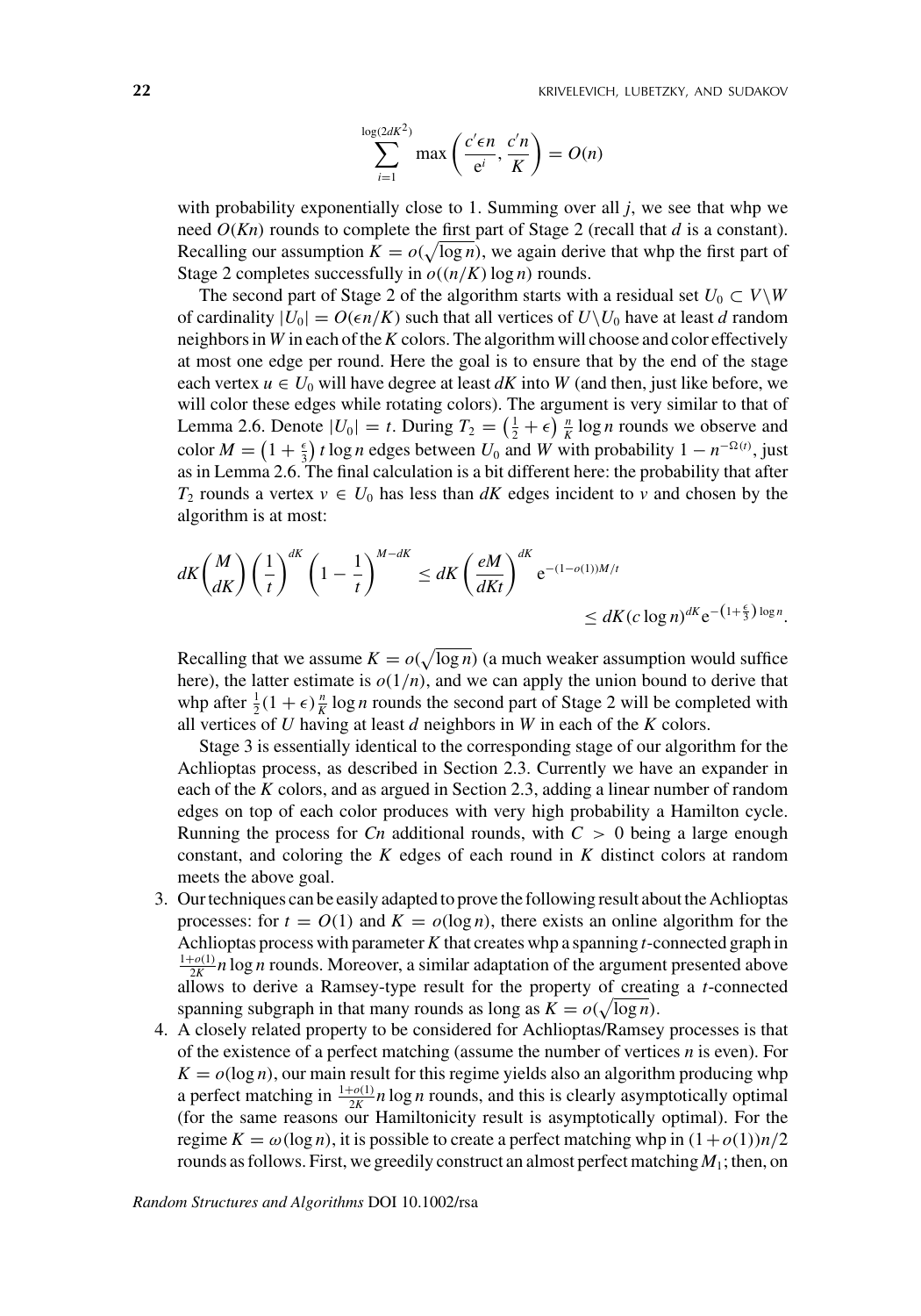the vertices uncovered by  $M_1$  we construct a relatively dense random graph (similarly to our argument from Section 3.4) that will contain whp a perfect matching  $M_2$ , due to standard results from the theory of random graphs. The union of  $M_1$  and  $M_2$  will then form a perfect matching.

#### **ACKNOWLEDGMENT**

The authors thank an anonymous referee for carefully reading the manuscript and providing helpful remarks.

#### **REFERENCES**

- [1] M. Ajtai, J. Komlós, and E. Szemerédi, First occurrence of Hamilton cycles in random graphs, In Cycles in graphs (Burnaby, B.C., 1982), Vol. 115, North-Holland Mathematical Studies, North-Holland, Amsterdam, 1985, pp. 173–178.
- [2] N. Alon and J. H. Spencer, The probabilistic method, 2nd edition, Wiley-Interscience, New York, 2000.
- [3] Y. Azar, A. Z. Broder, A. R. Karlin, and E. Upfal, Balanced allocations, SIAM J Comput 29 (1999), 180–200.
- [4] I. Benjamini, S. Haber, M. Krivelevich, and E. Lubetzky, The isoperimetric constant of the random graph process, Random Struct Algorithms 32 (2008), 101–114.
- [5] T. Bohman and A. Frieze, Avoiding a giant component, Random Struct Algorithm 19 (2001), 75–85.
- [6] T. Bohman, A. Frieze, M. Krivelevich, P. Loh, and B. Sudakov, Ramsey games with giants, preprint.
- [7] T. Bohman and A. Frieze, Hamilton cycles in 3-out, Random Struct Algorithms 35 (2009), 393–417.
- [8] T. Bohman, A. Frieze, and N. C. Wormald, Avoidance of a giant component in half the edge set of a random graph, Random Struct Algorithms 25 (2004), 432–449.
- [9] T. Bohman and D. Kravitz, Creating a giant component, Comb Probab Comput 15 (2006), 489–511.
- [10] B. Bollobás, Random graphs, 2nd edition, Vol. 73, Cambridge University Press, Cambridge, 2001.
- [11] B. Bollobás, The evolution of sparse graphs, In Graph theory and combinatorics, Academic Press, London, 1984, pp. 35–57.
- [12] B. Bollobás, T. I. Fenner, and A. M. Frieze, An algorithm for finding Hamilton paths and cycles in random graphs, Combinatorica 7 (1987), 327–341.
- [13] B. Bollobás and A. M. Frieze, On matchings and Hamiltonian cycles in random graphs, In Random graphs '83 (Poznań, 1983), Vol. 118, North-Holland Mathematics Studies, North-Holland, Amsterdam, 1985, pp. 23–46.
- [14] B. Bollobás and A. Thomason, Random graphs of small order, In Random graphs '83 (Poznan, ´ 1983), Vol. 118, North-Holland Mathematical Studies, North-Holland, Amsterdam, 1985, pp. 47–97.
- [15] P. Erdős and A. Rényi, On the existence of a factor of degree one of a connected random graph, Acta Math Acad Sci Hun 17 (1966), 359–368.
- [16] W. Feller, An introduction to probability theory and its applications, 3rd edition, Vol. I, John Wiley & Sons Inc., New York, 1968.